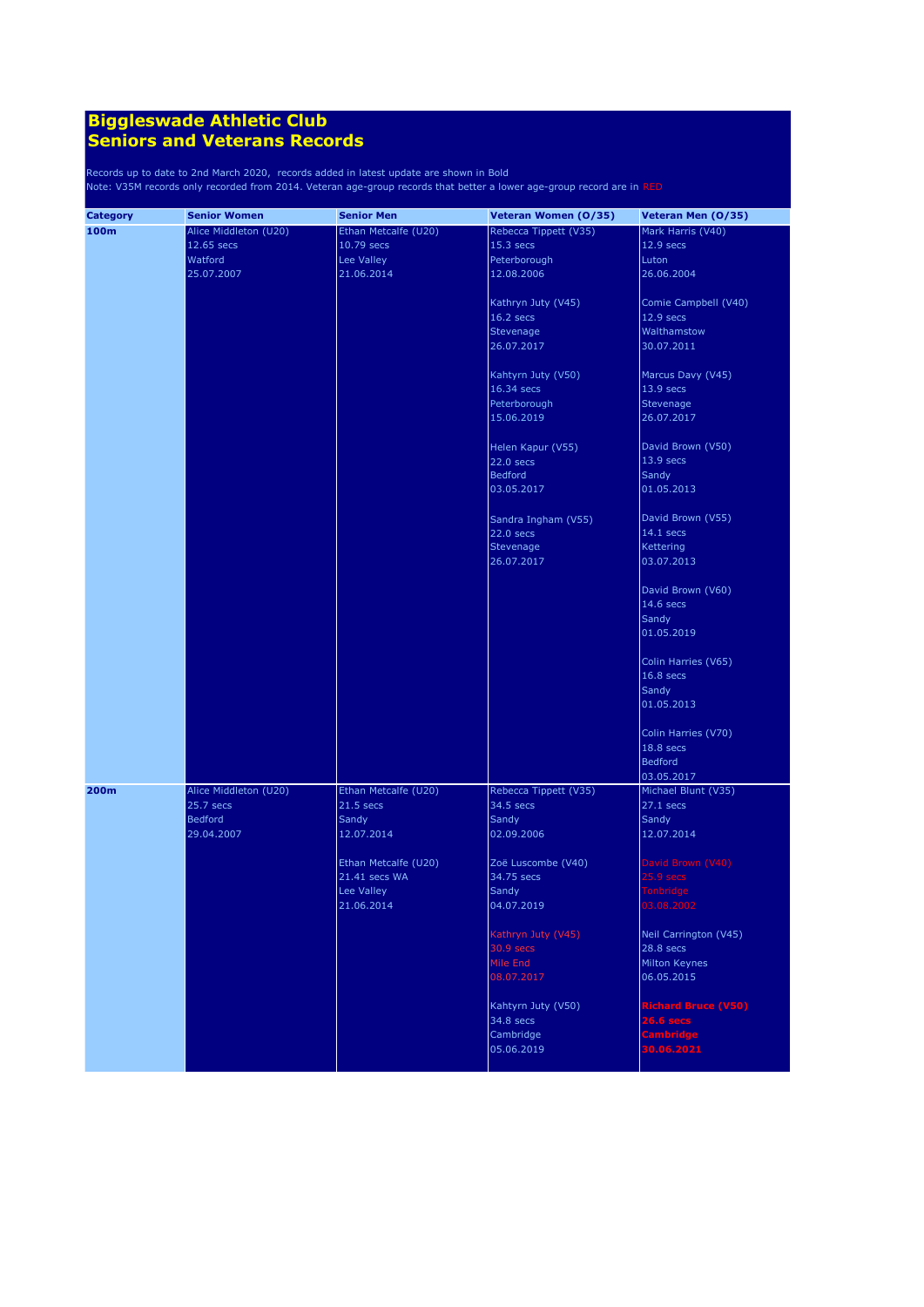| <b>Category</b> | <b>Senior Women</b>   | <b>Senior Men</b>   | Veteran Women (0/35) | Veteran Men (0/35)          |
|-----------------|-----------------------|---------------------|----------------------|-----------------------------|
|                 |                       |                     | Helen Kapur (V55)    | David Brown (V55)           |
|                 |                       |                     | 48.8 secs            | 28.8 secs                   |
|                 |                       |                     | <b>Milton Keynes</b> | St Ives                     |
|                 |                       |                     |                      |                             |
|                 |                       |                     | 01.08.2018           | 15.06.2013                  |
|                 |                       |                     |                      | David Brown (V60)           |
|                 |                       |                     |                      | 29.6 secs                   |
|                 |                       |                     |                      | <b>Bedford</b>              |
|                 |                       |                     |                      | 06.06.2018                  |
|                 |                       |                     |                      |                             |
|                 |                       |                     |                      | Clark Skerratt (V65)        |
|                 |                       |                     |                      | 36.3 secs                   |
|                 |                       |                     |                      | <b>Milton Keynes</b>        |
|                 |                       |                     |                      | 01.08.2018                  |
|                 |                       |                     |                      | Colin Harries (V70)         |
|                 |                       |                     |                      | 40.9 secs                   |
|                 |                       |                     |                      |                             |
|                 |                       |                     |                      | Cambridge                   |
|                 |                       |                     |                      | 07.06.2017                  |
| 400m            | Alice Middleton (U20) | Scott Parsons (U20) | Zoe Luscombe (V35)   | Craig Brown (V35)           |
|                 | 57.54 secs            | 49.7 secs           | 68.9 secs            | 58.3 secs                   |
|                 | Birmingham            | <b>Bedford</b>      | <b>Braintree</b>     | Milton Keynes               |
|                 | 13.07.2007            | 21.04.2012          | 18.05.2013           | 07.05.2014                  |
|                 |                       |                     |                      |                             |
|                 |                       |                     | Zoe Luscombe (V40)   | David Brown (V40)           |
|                 |                       |                     | 72.2 secs            | 57.2 secs                   |
|                 |                       |                     | Bedford              | <b>Guildford</b>            |
|                 |                       |                     | 03.06.2015           | 10.07.1999                  |
|                 |                       |                     |                      |                             |
|                 |                       |                     | Kathryn Juty (V45)   | David Brown (V40)           |
|                 |                       |                     | 74.4 secs            | 57.2 secs                   |
|                 |                       |                     | Mile End             | <b>Southend</b>             |
|                 |                       |                     | 08.07.2017           | 03.06.2000                  |
|                 |                       |                     | Lindsay Lister (V50) | Marcus Davey (V45)          |
|                 |                       |                     |                      | $61.3$ secs                 |
|                 |                       |                     | 71.19 secs           | Mile End                    |
|                 |                       |                     | <b>Solihull</b>      |                             |
|                 |                       |                     | 19.07.2015           | 08.07.2017                  |
|                 |                       |                     | Helen Kapur (V55)    | David Brown (V50)           |
|                 |                       |                     | 112.4 secs           | $60.6$ secs                 |
|                 |                       |                     | Cambridge            | Stevenage                   |
|                 |                       |                     | 04.07.2018           | 02.08.2008                  |
|                 |                       |                     |                      | David Brown (V55)           |
|                 |                       |                     |                      | 62.4 secs                   |
|                 |                       |                     |                      |                             |
|                 |                       |                     |                      | Kettering                   |
|                 |                       |                     |                      | 03.07.2013                  |
|                 |                       |                     |                      | David Brown (V60)           |
|                 |                       |                     |                      | 66.2 secs                   |
|                 |                       |                     |                      | Cambridge                   |
|                 |                       |                     |                      | 04.07.2018                  |
|                 |                       |                     |                      |                             |
|                 |                       |                     |                      | <b>Charles Arnold (V65)</b> |
|                 |                       |                     |                      | <b>75.3 secs</b>            |
|                 |                       |                     |                      | <b>Sandy</b>                |
|                 |                       |                     |                      | 02.06.2021                  |
|                 |                       |                     |                      |                             |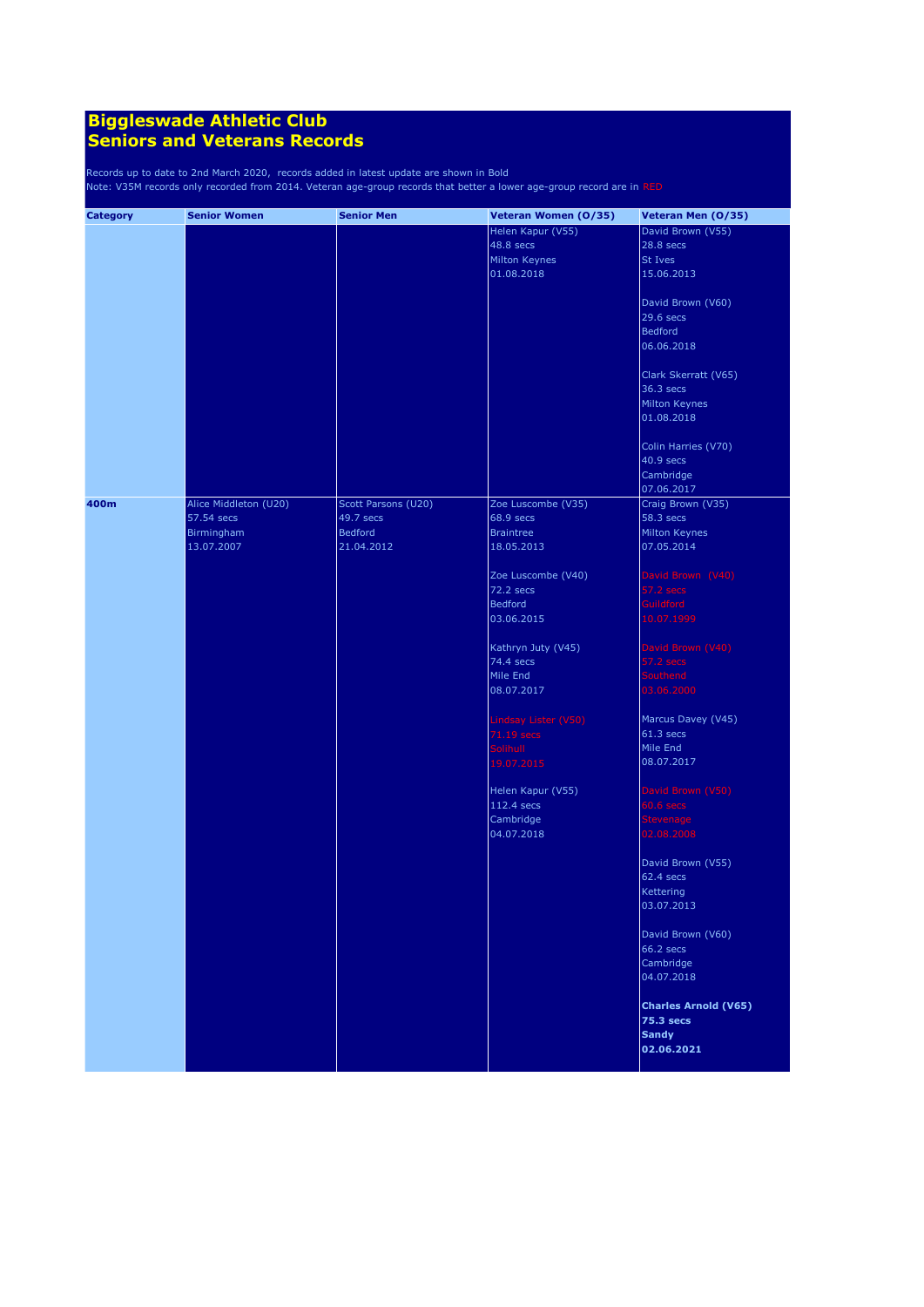| <b>Category</b> | <b>Senior Women</b>     | <b>Senior Men</b> | Veteran Women (0/35)                    | Veteran Men (0/35)                     |
|-----------------|-------------------------|-------------------|-----------------------------------------|----------------------------------------|
|                 |                         |                   |                                         | Nigel Bush (V70)                       |
|                 |                         |                   |                                         | 93.6 secs                              |
|                 |                         |                   |                                         | Cambridge                              |
|                 |                         |                   |                                         | 04.07.2018                             |
| 800m            | Alice Middleton (U20)   | <b>K</b> Carne    | Zoe Luscombe (V35)                      | Craig Brown (V35)                      |
|                 | 2mins 14.4secs          | 1min 55.0secs     | 2mins 39.8secs                          | 2mins 09.2secs                         |
|                 | Welwyn                  | Enfield           | Eltham                                  | Watford                                |
|                 | 06.04.2007              | 1985              | 30.04.2011                              | 19.04.2014                             |
|                 |                         |                   |                                         |                                        |
|                 |                         |                   | Zoe Luscombe (V40)                      | David Brown (V40)                      |
|                 |                         |                   | 2mins 56.1 secs                         | 2mins 06.5secs                         |
|                 |                         |                   | Milton Keynes                           | Luton                                  |
|                 |                         |                   | 06.05.2015                              | 14.05.2000                             |
|                 |                         |                   |                                         |                                        |
|                 |                         |                   | Lindsay Lister (V45)                    | David Brown (V45)                      |
|                 |                         |                   | 2 mins 38.7 secs                        | 2mins 11.3 secs                        |
|                 |                         |                   | <b>Sandy</b>                            | Welwyn                                 |
|                 |                         |                   | 12.07.2014                              | 06.04.2007                             |
|                 |                         |                   |                                         |                                        |
|                 |                         |                   | Lindsay Lister (V50)                    | John McGrath (V50)                     |
|                 |                         |                   | 2 mins 38.88 secs                       | 2mins 15.4secs                         |
|                 |                         |                   | Sandy                                   | Sandy                                  |
|                 |                         |                   | 26.09.2015                              | 05.04.2014                             |
|                 |                         |                   |                                         |                                        |
|                 |                         |                   | Helen Kapur (V55)                       | John Haines (V55)                      |
|                 |                         |                   | 4 mins 26 secs                          | 2mins 29.7 secs                        |
|                 |                         |                   | Milton Keynes                           | Sandy                                  |
|                 |                         |                   | 05.07.2017                              | 05.05.2012                             |
|                 |                         |                   |                                         |                                        |
|                 |                         |                   |                                         | Charles Arnold (V60)                   |
|                 |                         |                   |                                         | 2 mins 38.1 secs                       |
|                 |                         |                   |                                         | Sandy                                  |
|                 |                         |                   |                                         | 24.03.2018                             |
|                 |                         |                   |                                         | <b>Charles Arnold (V65)</b>            |
|                 |                         |                   |                                         | 2mins 40.3secs                         |
|                 |                         |                   |                                         | <b>Nuneaton</b>                        |
|                 |                         |                   |                                         | 18.07.2021                             |
|                 |                         |                   |                                         |                                        |
|                 |                         |                   |                                         | Collin Harries (V70)                   |
|                 |                         |                   |                                         | 4 mins 15.0 secs                       |
|                 |                         |                   |                                         |                                        |
|                 |                         |                   |                                         | <b>Bedford</b>                         |
| 1500m           | Hannah Ridley (U17)     | K Carne           |                                         | 06.06.2018                             |
|                 | 5mins 04.79secs         | 3mins 55.0secs    | Isobel Everest (V35)<br>5mins 26.3 secs | Michael Blunt (V35)<br>4mins 39.9 secs |
|                 |                         |                   |                                         | <b>Bedford</b>                         |
|                 | Cambridge<br>02.06.2012 | Luton             | Sandy                                   |                                        |
|                 |                         | 1985              | 09.07.2011                              | 02.07.2014                             |
|                 |                         |                   |                                         | David Brown (V40)                      |
|                 |                         |                   | Karen Worrall (V40)<br>5mins 10.3secs   |                                        |
|                 |                         |                   |                                         | 4mins 29.0 secs                        |
|                 |                         |                   | Bedford                                 | <b>Colchester</b>                      |
|                 |                         |                   | 15.05.2005                              | 28.08.2000                             |
|                 |                         |                   |                                         |                                        |
|                 |                         |                   | Lindsay Lister (V45)                    | Marcus Davey (V45)                     |
|                 |                         |                   | 5mins 39.4 secs                         | 4mins 37.6 secs                        |
|                 |                         |                   | Sandy                                   | Peterborough                           |
|                 |                         |                   | 12.07.2014                              | 19/08/2017                             |
|                 |                         |                   | Lindsay Lister (V50)                    | John McGrath (V50)                     |
|                 |                         |                   | 5 mins 48.7 secs                        | 4mins 40.2 secs                        |
|                 |                         |                   |                                         | <b>Bedford</b>                         |
|                 |                         |                   | Bedford                                 |                                        |
|                 |                         |                   | 03.06.2015                              | 02.07.2014                             |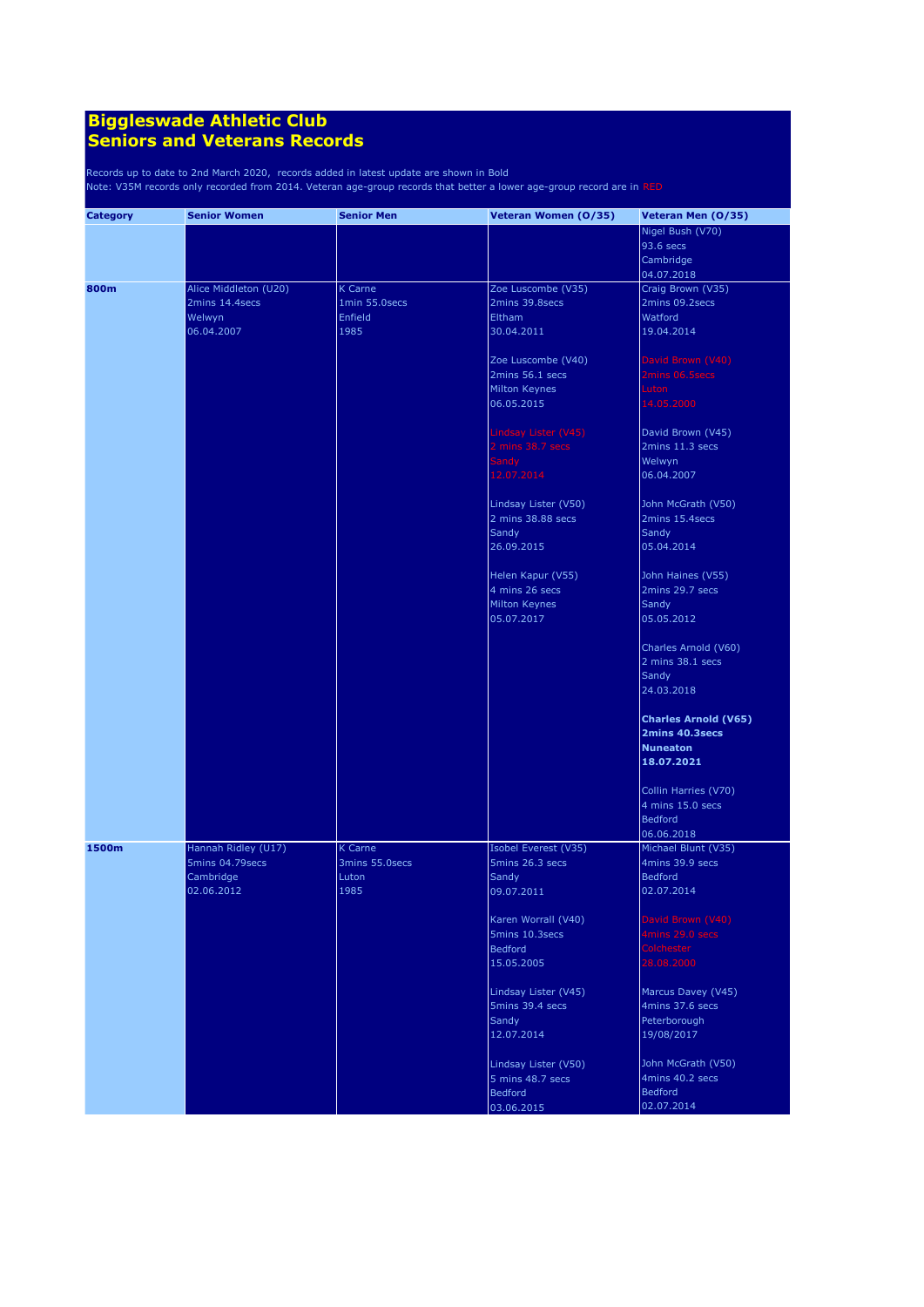| <b>Category</b> | <b>Senior Women</b>                                                    | <b>Senior Men</b>                                             | Veteran Women (0/35)                                                                                                                                                                                                                                                              | Veteran Men (0/35)                                                                                                                                                                                                                                                                                                                                                                                                                                         |
|-----------------|------------------------------------------------------------------------|---------------------------------------------------------------|-----------------------------------------------------------------------------------------------------------------------------------------------------------------------------------------------------------------------------------------------------------------------------------|------------------------------------------------------------------------------------------------------------------------------------------------------------------------------------------------------------------------------------------------------------------------------------------------------------------------------------------------------------------------------------------------------------------------------------------------------------|
|                 |                                                                        |                                                               | Helen Kapur (V55)<br>8 mins 25.4 secs<br>Cambridge<br>07.06.2017                                                                                                                                                                                                                  | John Haines (V55)<br>5mins 04.1 secs<br>Sandy<br>07.07.2010<br>Charlie Arnold (V60)<br>5mins 17.4 secs<br><b>Bedford</b><br>03.07.2019                                                                                                                                                                                                                                                                                                                     |
|                 |                                                                        |                                                               |                                                                                                                                                                                                                                                                                   | <b>Charles Arnold (V65)</b><br><b>5mins 20.3secs</b><br><b>Nuneaton</b><br>18.07.2021                                                                                                                                                                                                                                                                                                                                                                      |
| <b>Mile</b>     |                                                                        | <b>Richard Bevan</b><br>4mins 54.8secs<br>Sandy<br>19.08.2012 | Zoe Luscombe (V40)<br>6mins 46.3 secs<br>Stevenage<br>27.07.2017                                                                                                                                                                                                                  | Michael Blunt (V35)<br>5mins 01.94 secs<br>St Ives<br>09.06.2014<br>David Brown (V40)<br>4mins 57.5 secs<br><b>Gt Yarmouth</b><br>01.08.1999<br>Marcus Davey (V45)<br>5 mins 07.5 secs<br>Stevenage<br>26.07.2017<br>Chris Addams (V55)<br>6 mins 10.93 secs<br>Sandy<br>01.07.2015<br>Charlie Arnold (V60)<br>5 mins 47.8 secs<br><b>Milton Keynes</b><br>31.07.2019<br><b>Charlie Arnold (V65)</b><br>6mins 13secs<br><b>Milton Keynes</b><br>01.09.2021 |
| 3000m           | Elaine Livera (U23)<br>10 mins 57.5 secs<br>Peterborough<br>19.08.2017 | Craig Brown<br>9mins 24.33 secs<br>Watford<br>21.08.2013      | Isobel Everest (V35)<br>11mins 04.3secs<br>Sandy<br>09.08.2011<br>Isobel Everest (V40)<br>11mins 02.5 secs<br>Sandy<br>10.07.2014<br>Lindsay Lister (V45)<br>12 mins 04.3 secs<br>St Ives<br>06.08.2014<br>Kahtyrn Juty (V50)<br>13 mins 32.76 secs<br>Peterborough<br>15.06.2019 | Craig Brown (V35)<br>9mins 39.4secs<br>Cambridge<br>04.06.2014<br>Paul Davies (V40)<br>9mins 45.1 secs<br>Sandy<br>12.07.2014<br>Paul Davies (V45)<br>9 mins 45.18 secs<br>Watford<br>27.08.2014<br>John McGrath (V50)<br>11 mins 02.7 secs<br>Cambridge<br>04.06.2014<br>John Haines (V55)                                                                                                                                                                |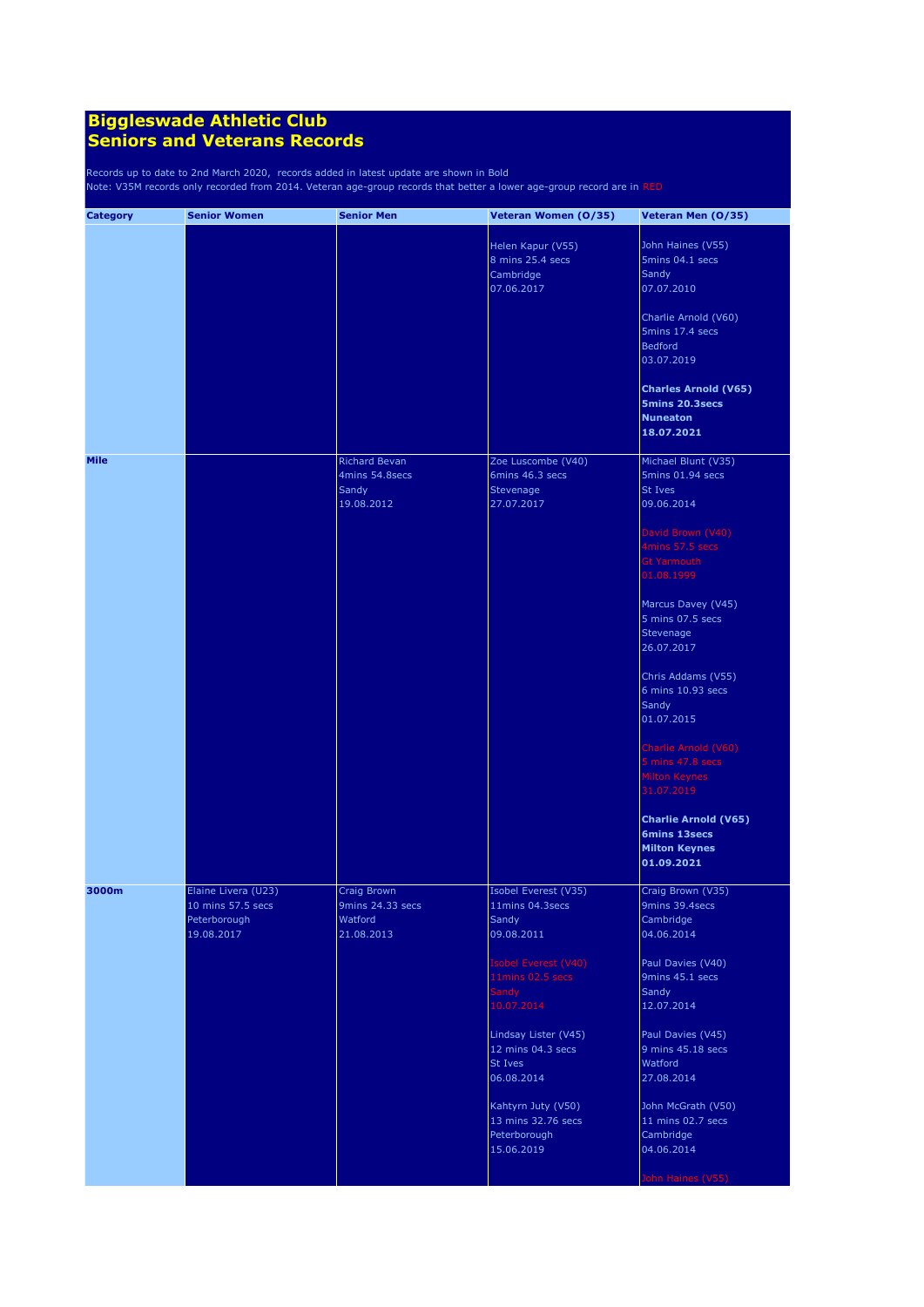| <b>Category</b> | <b>Senior Women</b> | <b>Senior Men</b> | Veteran Women (0/35) | Veteran Men (0/35)          |
|-----------------|---------------------|-------------------|----------------------|-----------------------------|
|                 |                     |                   |                      | 10 mins 46.8 secs           |
|                 |                     |                   |                      | Milton Keynes               |
|                 |                     |                   |                      | 04.08.2010                  |
|                 |                     |                   |                      | Charle Arnold (V60)         |
|                 |                     |                   |                      | 11 mins 16.53 secs          |
|                 |                     |                   |                      | Coventry                    |
|                 |                     |                   |                      | 06.07.2019                  |
|                 |                     |                   |                      | <b>Charlie Arnold (V65)</b> |
|                 |                     |                   |                      | 11mins 36.5secs             |
|                 |                     |                   |                      | <b>Cambridge</b>            |
|                 |                     |                   |                      | 30.06.2021                  |
|                 |                     |                   |                      |                             |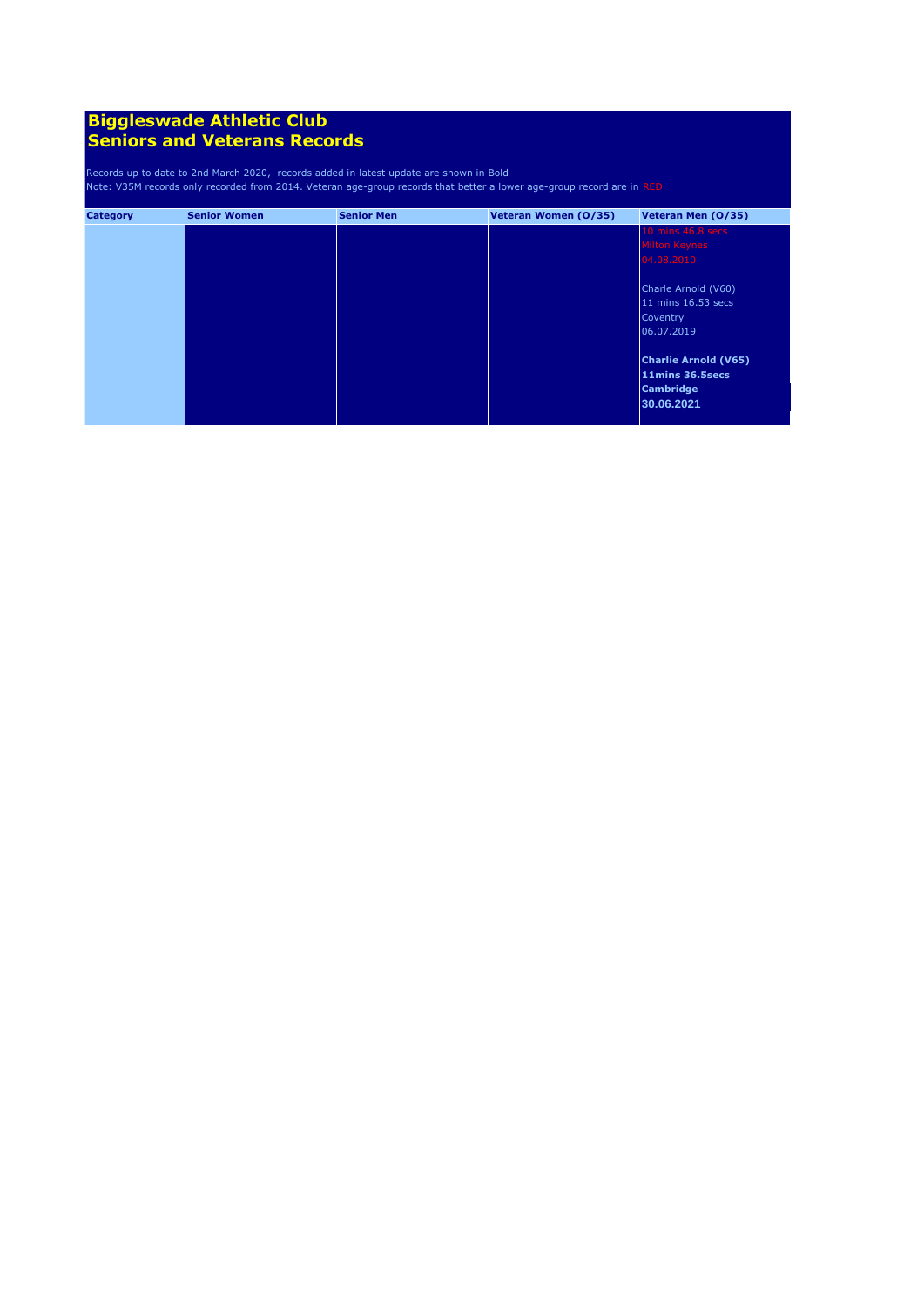| <b>Category</b> | <b>Senior Women</b>            | <b>Senior Men</b>  | Veteran Women (0/35)                                                              | Veteran Men (0/35)          |
|-----------------|--------------------------------|--------------------|-----------------------------------------------------------------------------------|-----------------------------|
| 3000m S/C       |                                | Roger Wadeley      |                                                                                   | Craig Brown (V35)           |
|                 |                                | 10mins 08.0secs    |                                                                                   | 10mins 49.6 secs            |
|                 |                                |                    |                                                                                   | King's Lynn                 |
|                 |                                | 1983               |                                                                                   | 10.05.2014                  |
|                 |                                |                    |                                                                                   |                             |
|                 |                                |                    |                                                                                   | Barry Lack (V40)            |
|                 |                                |                    |                                                                                   | 10 mins 56.1 secs           |
|                 |                                |                    |                                                                                   | Basildon                    |
|                 |                                |                    |                                                                                   | 1984                        |
|                 |                                |                    |                                                                                   |                             |
|                 |                                |                    |                                                                                   | Paul Davies (V45)           |
|                 |                                |                    |                                                                                   | 14 mins 29.1 secs           |
|                 |                                |                    |                                                                                   | Peterborough                |
|                 |                                |                    |                                                                                   | 19.05.2018                  |
|                 |                                |                    |                                                                                   |                             |
|                 |                                |                    |                                                                                   | David Brown (V50)           |
|                 |                                |                    |                                                                                   | 13mins 28.6 secs            |
|                 |                                |                    |                                                                                   | Luton                       |
|                 |                                |                    |                                                                                   | 31.07.2010                  |
|                 |                                |                    |                                                                                   |                             |
|                 |                                |                    |                                                                                   | John Haines (V55)           |
|                 |                                |                    |                                                                                   | 17mins 52.6 secs            |
|                 |                                |                    |                                                                                   | Luton                       |
|                 |                                |                    |                                                                                   | 05.06.2010                  |
|                 |                                |                    |                                                                                   |                             |
|                 |                                |                    |                                                                                   | Charlie Arnold (V60)        |
|                 |                                |                    |                                                                                   | 13 mins 39.0 secs           |
|                 |                                |                    |                                                                                   | Sandy                       |
|                 |                                |                    |                                                                                   | 18.05.2019                  |
| 5000m           |                                | Roger Wadeley      |                                                                                   | Nick Haworth (V35)          |
|                 |                                | 15mins 43.0secs    |                                                                                   | 18mins 00.5 secs            |
|                 |                                |                    |                                                                                   | Peterborough                |
|                 |                                | 1983               |                                                                                   | 15.08.2015                  |
|                 |                                |                    |                                                                                   |                             |
|                 |                                |                    |                                                                                   | Barry Lack (V40)            |
|                 |                                |                    |                                                                                   | 16mins 32.0 secs            |
|                 |                                |                    |                                                                                   |                             |
|                 |                                |                    |                                                                                   | 1985                        |
|                 |                                |                    |                                                                                   |                             |
|                 |                                |                    |                                                                                   | Paul Davies (V45)           |
|                 |                                |                    |                                                                                   | 16mins 58.8 secs            |
|                 |                                |                    |                                                                                   | Sandy                       |
|                 |                                |                    |                                                                                   | 27.09.2014                  |
|                 |                                |                    |                                                                                   |                             |
|                 |                                |                    |                                                                                   | John Haines (V55)           |
|                 |                                |                    |                                                                                   | 18mins 53.1 secs            |
|                 |                                |                    |                                                                                   | Sandy                       |
|                 |                                |                    |                                                                                   | 25.09.2014                  |
|                 |                                |                    |                                                                                   |                             |
|                 |                                |                    |                                                                                   | <b>Charles Arnold (V60)</b> |
|                 |                                |                    |                                                                                   | <b>19mins 14.76 secs</b>    |
|                 |                                |                    |                                                                                   | Peterborough                |
|                 |                                |                    |                                                                                   | 15.06.2019                  |
| 10000m          |                                | Jamie Hall         |                                                                                   | Chris Addams (V55)          |
|                 |                                | 34 mins 07.21 secs |                                                                                   | 44mins 01.14 secs           |
|                 |                                | Sandy              |                                                                                   | Sandy                       |
|                 |                                | 23.09.17           |                                                                                   | 09.07.2015                  |
| 4 x 100m        | M Roberts, F Riley, L Satahoo, |                    | Trudgill, C Dickson Earle (U20) S Ingham, M Brooks, H Kapur, J Kenyon, D Brown, C |                             |
|                 | 52.8 secs                      | 45.87 secs         | 80.1 secs                                                                         | 58.1 secs                   |
|                 | Sandy                          | Lee Valley         | <b>Kettering</b>                                                                  | Kettering                   |
|                 | 01.06.2014                     | 21.06.2014         | 03.07.2013                                                                        | 03.07.2013                  |
|                 |                                |                    |                                                                                   |                             |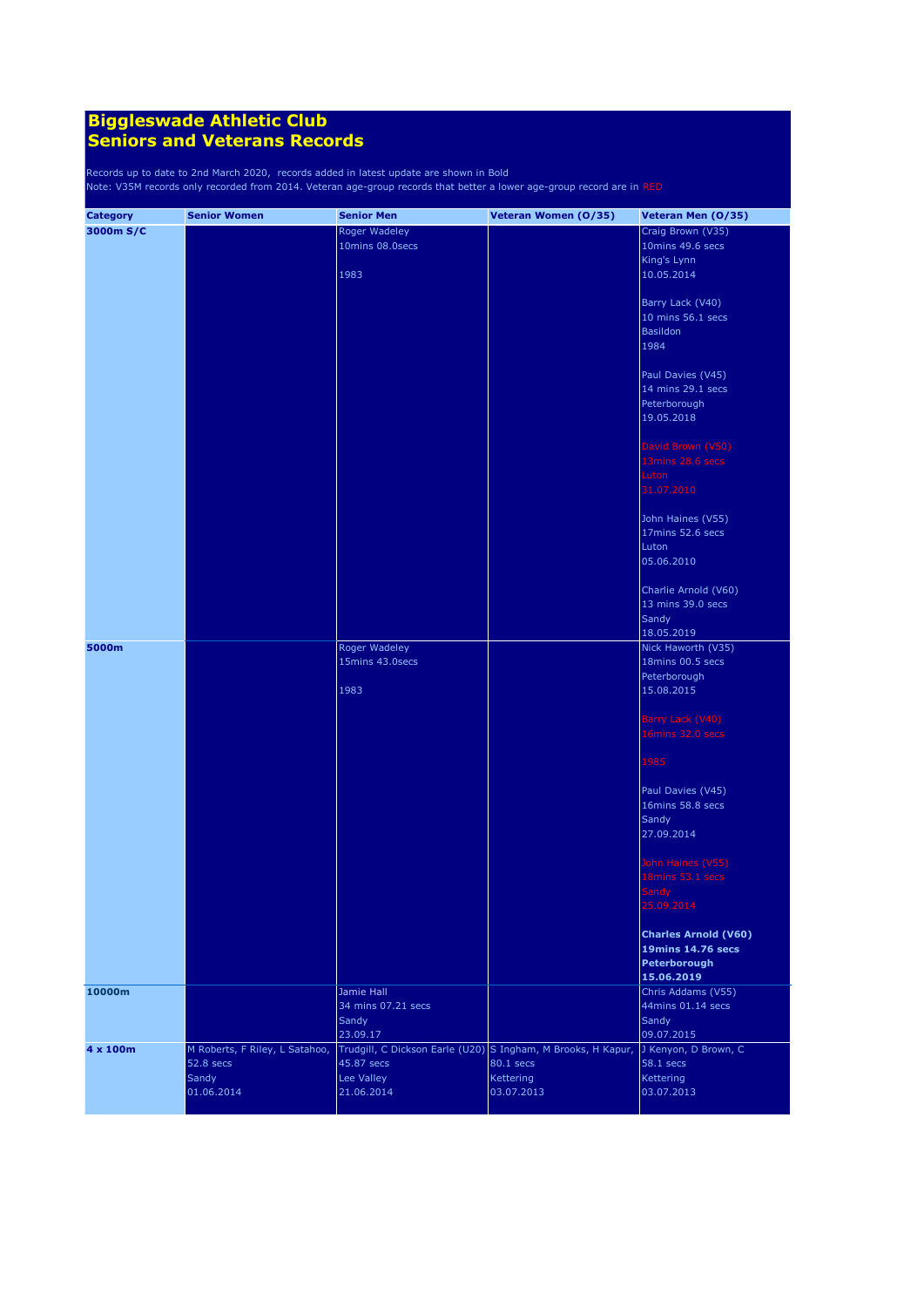| <b>Category</b> | <b>Senior Women</b>  | <b>Senior Men</b>   | Veteran Women (0/35)      | Veteran Men (0/35)           |
|-----------------|----------------------|---------------------|---------------------------|------------------------------|
|                 |                      |                     |                           | J Haines, I Skeratt,         |
|                 |                      |                     |                           | C Addams, D Brown (V50)      |
|                 |                      |                     |                           | 60.49 secs                   |
|                 |                      |                     |                           | Sandy                        |
|                 |                      |                     |                           | 01.07.2015                   |
|                 |                      |                     |                           | C.Arnold, D.Brown            |
|                 |                      |                     |                           | I. Skerratt, N Harvey (V55)  |
|                 |                      |                     |                           | 66.70 secs                   |
|                 |                      |                     |                           | Stevenage                    |
|                 |                      |                     |                           | 02.05.2018                   |
|                 |                      |                     |                           | <b>C Harries, I Skerratt</b> |
|                 |                      |                     |                           | C Arnold, D Brown (V60)      |
|                 |                      |                     |                           | <b>81.70secs</b>             |
|                 |                      |                     |                           | <b>Bedford</b>               |
|                 |                      |                     |                           | 28.07.2021                   |
| 4 x 400m        | H Ridley, E Livera   | Webster, Stokes     | Z Luscombe, H Broom,      | D Brown, R Bruce,            |
|                 | K Miles, A Middleton | Steel, Baldwin      | S Ingham, K Juty (V35)    | E Jones, C Arnold (V50)      |
|                 | 4mins 25.8secs       | 3mins 42.2secs      | 5 mins 57.1 secs          | 4mins 40.5secs               |
|                 | Peterborough         | Sandy               | Milton Keynes             | <b>Cambridge</b>             |
|                 | 29.08.2017           | 14.07.2018          | 05.07.2017                | 30.06.2021                   |
|                 |                      |                     |                           | R Wynde, I Skerratt,         |
|                 |                      |                     |                           | D Brown, C Arnold (V55)      |
|                 |                      |                     |                           | 5mins 13.9 secs              |
|                 |                      |                     |                           | Milton Keynes                |
|                 |                      |                     |                           | 05.07.2017                   |
|                 |                      |                     |                           | R.Wynde, D Brown             |
|                 |                      |                     |                           | I Skerratt, C Arnold (v60)   |
|                 |                      |                     |                           | 5mins 13.9 secs              |
|                 |                      |                     |                           | <b>Bedford</b>               |
|                 |                      |                     |                           | 06.06.2018                   |
| Hurdles (100m)  | Alice Middleton(U20) |                     | Rebecca Tippett (V35)     | David Brown (V55)            |
|                 | 16.8 secs            |                     | 41.5 secs                 | 21.8 secs                    |
|                 | Peterborough         |                     | Peterborough              | <b>Bedford</b>               |
|                 | 24.09.2006           |                     | 12.08.2006                | 01.06.2016                   |
|                 |                      |                     | Sandra Ingham(V50)        |                              |
|                 |                      |                     | 84cm<br>27.0 secs         |                              |
|                 |                      |                     | Newham                    |                              |
|                 |                      |                     | 05.09.2009                |                              |
|                 |                      |                     | Sandra Ingham(V50) 76.2cm |                              |
|                 |                      |                     | 24.5 secs                 |                              |
|                 |                      |                     | Sandy                     |                              |
|                 |                      |                     | 26.09.2009                |                              |
| Hurdles (110m)  |                      | Euan Dickson Earle  | Kathryn Juty (V45)        | David Brown (V40)            |
|                 |                      | 14.67 secs          | 44.4 secs                 | $21.7$ secs                  |
|                 |                      | <b>Bedford</b>      | <b>Bedford</b>            | Tonbridge                    |
|                 |                      | 01.05.2017          | 06.06.2018                | 02.08.2003                   |
|                 |                      |                     |                           | David Brown (V50)            |
|                 |                      |                     |                           | $21.7$ secs                  |
|                 |                      |                     |                           | St Ives                      |
|                 |                      |                     |                           | 28.06.2008                   |
|                 |                      |                     |                           | David Brown (V55)            |
|                 |                      |                     |                           | 23.2 secs                    |
|                 |                      |                     |                           | St Ives                      |
|                 |                      |                     |                           | 15.06.2013                   |
| Hurdles (400m)  | Alice Middleton(U20) | Scott Parsons (U20) | Zoe Luscombe (V40)        | David Brown (V40)            |
|                 | 64.34 secs           | $60.9$ secs         | 96.7 secs                 | 64.1 secs                    |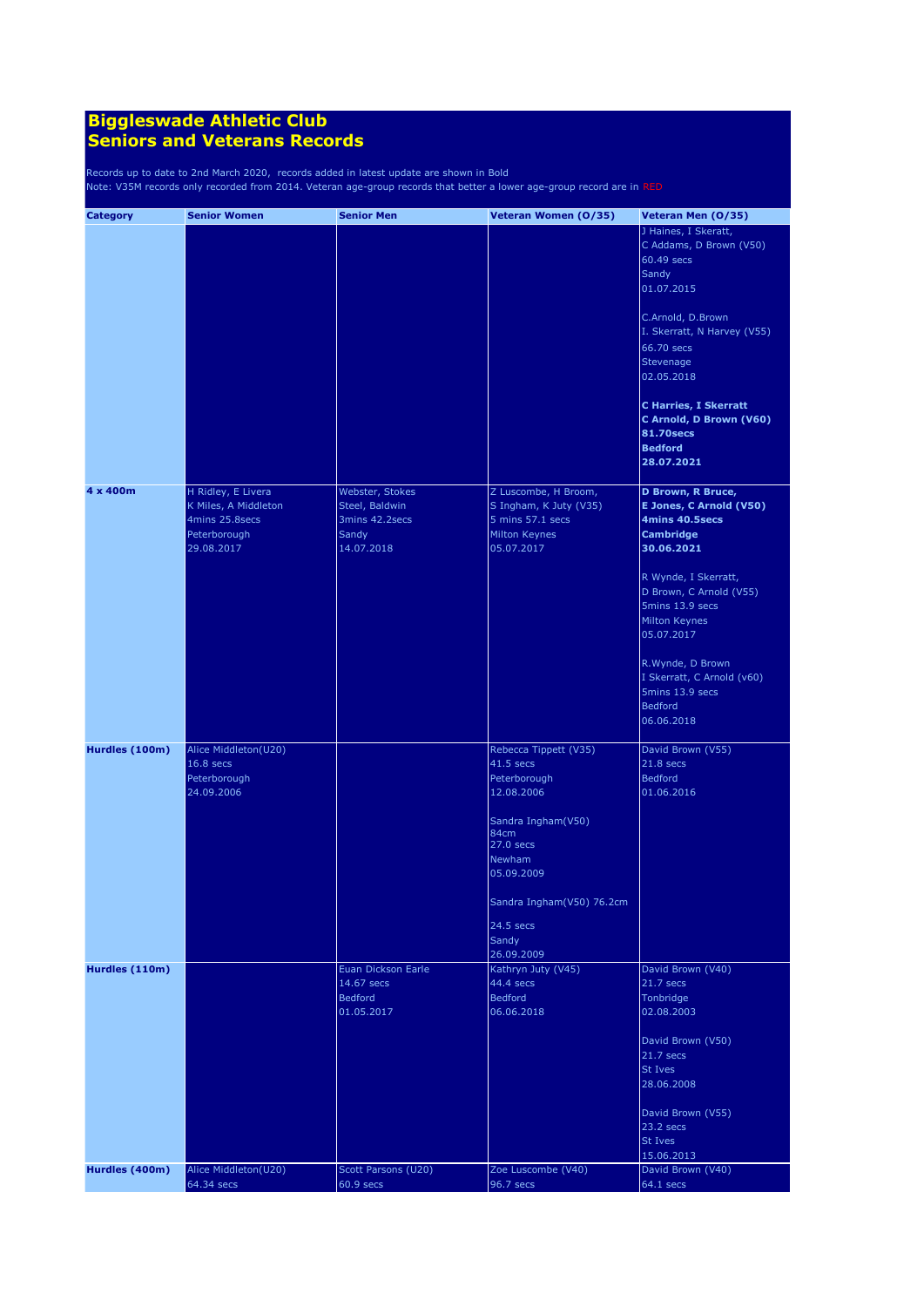| <b>Category</b> | <b>Senior Women</b> | <b>Senior Men</b> | Veteran Women (0/35) | Veteran Men (0/35) |
|-----------------|---------------------|-------------------|----------------------|--------------------|
|                 | <b>Barnet</b>       | Luton             | <b>Milton Keynes</b> | Milton Keynes      |
|                 | 24.08.2008          | 05.06.2010        | 05.07.2017           | 24.06.2000         |
|                 |                     |                   |                      |                    |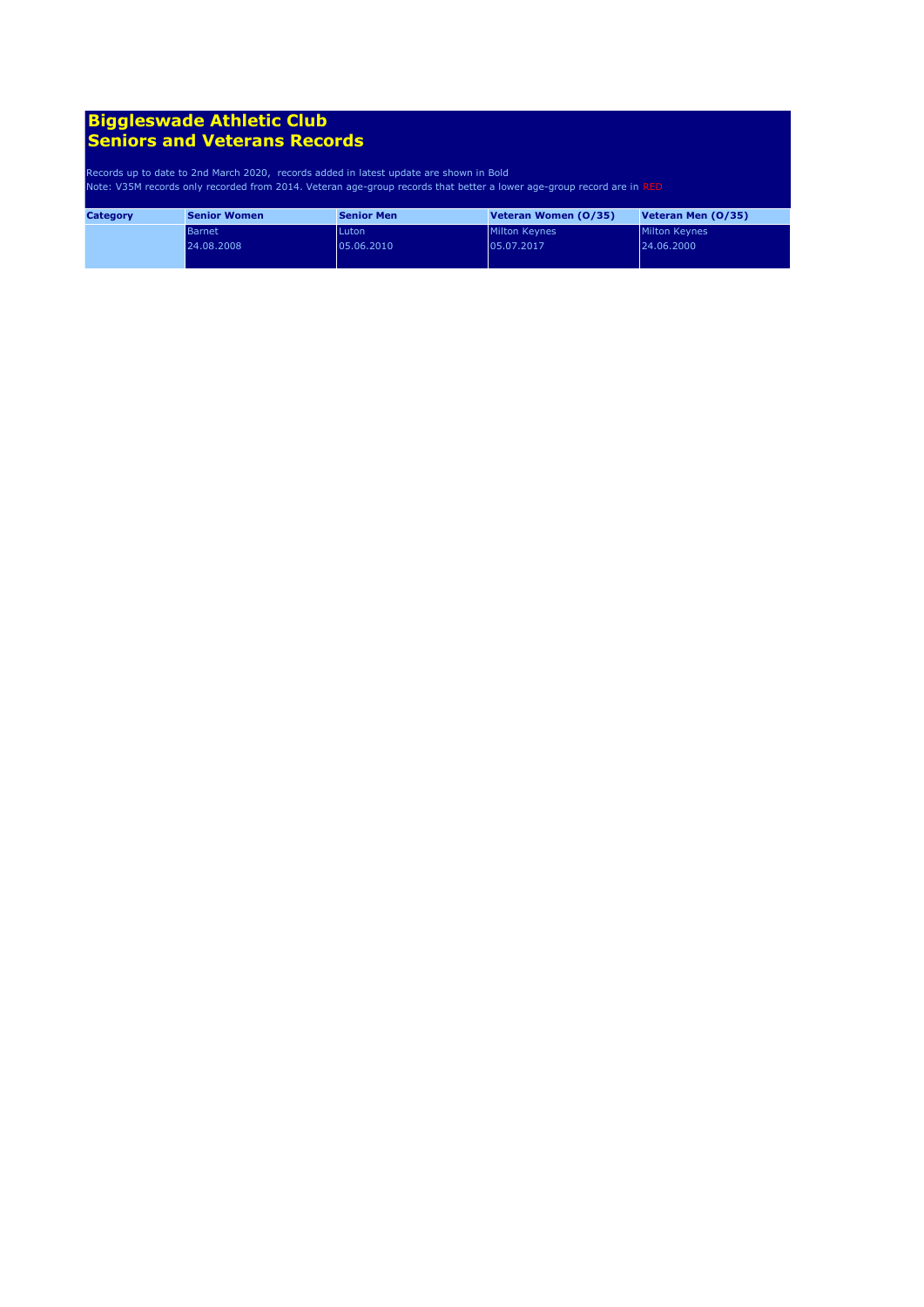| <b>Category</b>    | <b>Senior Women</b>          | <b>Senior Men</b>       | Veteran Women (0/35)                   | Veteran Men (0/35)                    |
|--------------------|------------------------------|-------------------------|----------------------------------------|---------------------------------------|
|                    |                              |                         | Kathryn Juty (V45)                     | David Brown (V50) (91cm)              |
|                    |                              |                         | 102.1 secs                             | 69.7 secs                             |
|                    |                              |                         | Milton Keynes                          | Luton                                 |
|                    |                              |                         | 01.08.2018                             | 12.07.2008                            |
|                    |                              |                         |                                        |                                       |
|                    |                              |                         | Kathryn Juty (V50)<br><b>97.9 secs</b> | David Brown (V50) (84cm)<br>72.4 secs |
|                    |                              |                         | <b>Milton Keynes</b>                   | Cambridge                             |
|                    |                              |                         | 31.07.2019                             | 02.06.2010                            |
|                    |                              |                         |                                        |                                       |
|                    |                              |                         |                                        | David Brown (V55) (91cm)              |
|                    |                              |                         |                                        | 77.1 secs                             |
|                    |                              |                         |                                        | <b>Battersea</b>                      |
|                    |                              |                         |                                        | 20.07.2013                            |
| <b>Long Jump</b>   | <b>Leonie Brunning (U17)</b> | Euan Dickson Earle      | Rebecca Tippett (V35)                  | Stuart Goodwin (V35)                  |
|                    | 5.11 m                       | 6.81 m                  | 3.95 m                                 | 4.18 m                                |
|                    | <b>Exeter</b>                | Sokolov, Czech Republic | Peterborough                           | Milton Keynes                         |
|                    | 21.09.2019                   | 24.06.2013              | 12.08.2006                             | 05.07.2017                            |
|                    |                              |                         |                                        | Ed Jones (V40)                        |
|                    |                              |                         | Julia Edwards (V40)<br>3.79 m          | 5.14 m                                |
|                    |                              |                         | Winchester                             |                                       |
|                    |                              |                         | 21.05.2011                             | <b>Sandy</b><br>07.07.2010            |
|                    |                              |                         |                                        |                                       |
|                    |                              |                         | Kathryn Juty (V45)                     | Neil Carrington (V45)                 |
|                    |                              |                         | 3.83 m                                 | 5.19 m                                |
|                    |                              |                         | Perivale                               | Cambridge                             |
|                    |                              |                         | 14.04.2018                             | 23.05.2015                            |
|                    |                              |                         | Sandra Ingham (V50)                    | Ed Jones (V50)                        |
|                    |                              |                         | 3.84 m                                 | 4.56 m                                |
|                    |                              |                         | <b>Braintree</b>                       | <b>Sandy</b>                          |
|                    |                              |                         | 30.08.2008                             | 02.06.2021                            |
|                    |                              |                         |                                        |                                       |
|                    |                              |                         | Helen Kapur (V55)<br>2.42 m            | Robin Wynde (V55)<br>3.27 m           |
|                    |                              |                         | Milton Keynes                          | Milton Keynes                         |
|                    |                              |                         | 01.08.2018                             | 05.07.2017                            |
|                    |                              |                         |                                        |                                       |
|                    |                              |                         |                                        | <b>Charlie Arnold (V60)</b>           |
|                    |                              |                         |                                        | 3.40 m                                |
|                    |                              |                         |                                        | <b>Milton Keynes</b>                  |
|                    |                              |                         |                                        | 31.07.2019                            |
|                    |                              |                         |                                        | <b>Charlie Arnold (V65)</b>           |
|                    |                              |                         |                                        | 3.08m                                 |
|                    |                              |                         |                                        | <b>Sandy</b>                          |
|                    |                              |                         |                                        | 02.06.2021                            |
|                    |                              |                         |                                        |                                       |
|                    |                              |                         |                                        | Colin Harries (V70)                   |
|                    |                              |                         |                                        | 1.48 m                                |
|                    |                              |                         |                                        | <b>Bedford</b>                        |
|                    |                              |                         |                                        | 03.05.2017                            |
| <b>Triple Jump</b> | Alice Middleton (U20)        | Tom Boggon (U17)        | Rebecca Tippett (V35)                  | Stuart Goodwin (V35)                  |
|                    | 10.57 m                      | 13.75 m                 | 8.18 m                                 | 8.87 m                                |
|                    | Welwyn                       | Birmingham              | Peterborough                           | Cambridge                             |
|                    | 06.04.2007                   | 05.07.2013              | 12.08.2006                             | 07.06.2017                            |
|                    |                              |                         | Kahtyrn Juty (V45)                     | Neil Carrington (V40)                 |
|                    |                              |                         | 6.67 m                                 | 10.76m                                |
|                    |                              |                         | Sandy                                  | Milton Keynes                         |
|                    |                              |                         | 14.07.18                               | 03.08.2011                            |
|                    |                              |                         |                                        |                                       |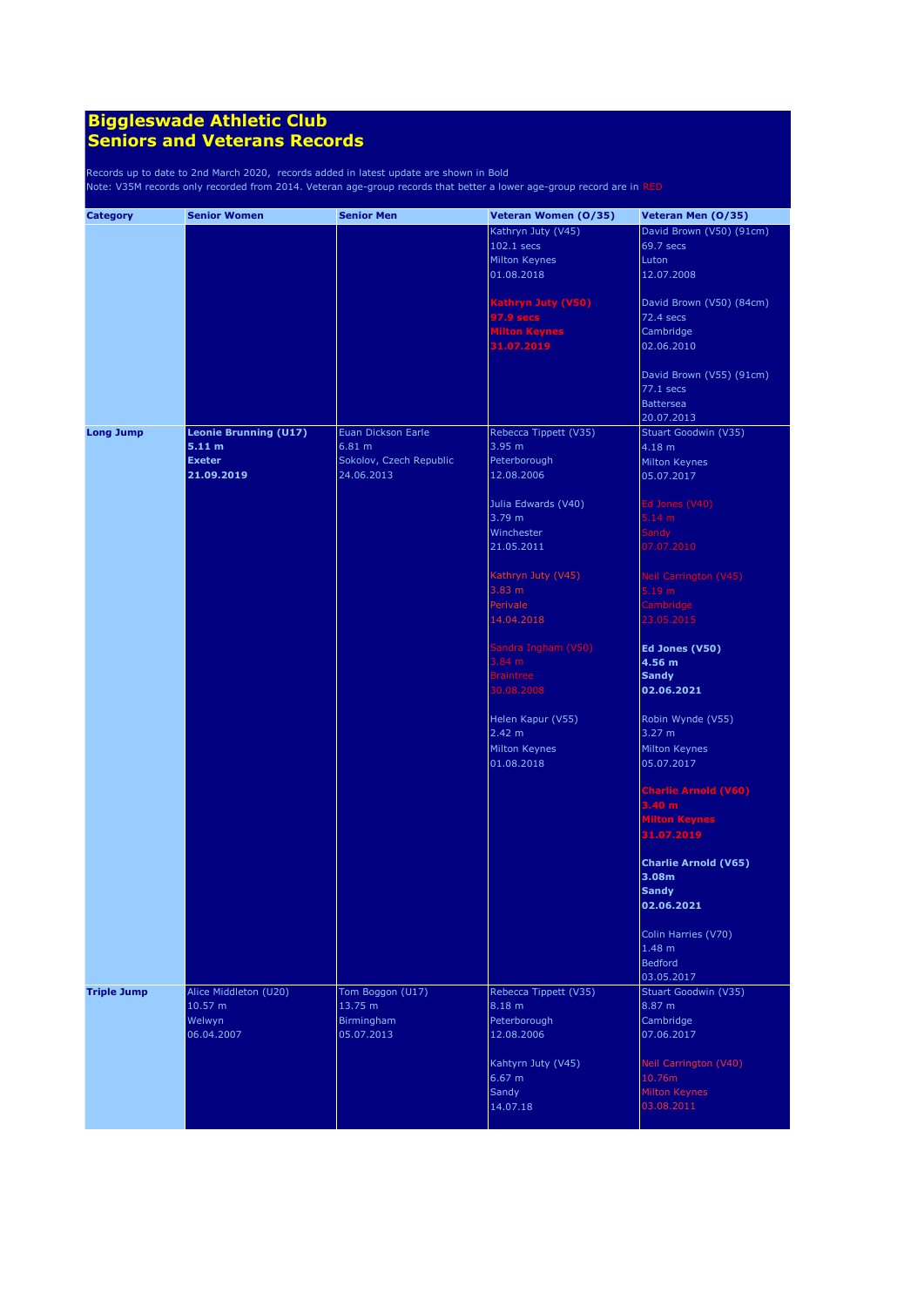| <b>Category</b>   | <b>Senior Women</b>              | <b>Senior Men</b>              | Veteran Women (0/35)                    | Veteran Men (0/35)                     |
|-------------------|----------------------------------|--------------------------------|-----------------------------------------|----------------------------------------|
|                   |                                  |                                | Sandra Ingham (V50)                     | Neil Carrington (V45)                  |
|                   |                                  |                                | 8.08 m                                  | 11.33 m                                |
|                   |                                  |                                | Luton                                   | Lyon                                   |
|                   |                                  |                                | 10.05.2009                              | 11.08.2015                             |
|                   |                                  |                                | Helen Kapur (V55)                       | Ed Jones (V50)                         |
|                   |                                  |                                | 4.63 m                                  | 9.02m                                  |
|                   |                                  |                                | Sandy                                   | <b>Sandy</b>                           |
|                   |                                  |                                | 01.05.2019                              | 02.06.2021                             |
|                   |                                  |                                |                                         |                                        |
|                   |                                  |                                | Sandra Ingham (V60)                     | John Haines (V55)                      |
|                   |                                  |                                | 4.48 m                                  | 5.67 m                                 |
|                   |                                  |                                | Sandy                                   | Milton Keynes                          |
|                   |                                  |                                | 01.05.2019                              | 11.07.2012                             |
|                   |                                  |                                |                                         | Charles Arnold (V60)                   |
|                   |                                  |                                |                                         | 7.78 m                                 |
|                   |                                  |                                |                                         | <b>Bedford</b>                         |
|                   |                                  |                                |                                         | 03.07.2019                             |
|                   |                                  |                                |                                         |                                        |
|                   |                                  |                                |                                         | Ajit Kaput (V65)                       |
|                   |                                  |                                |                                         | 5.55m                                  |
|                   |                                  |                                |                                         | Stevenage                              |
|                   |                                  |                                |                                         | 02.05.2018                             |
|                   |                                  |                                |                                         | Colin Harries (V70)                    |
|                   |                                  |                                |                                         | 4.55m                                  |
|                   |                                  |                                |                                         | Stevenage                              |
|                   |                                  |                                |                                         | 02.05.2018                             |
| <b>High Jump</b>  | Lauren Ambrose (U17)             | Josh Watson                    | Sandra Ingham (V45)                     | Jon Fediw (V35)                        |
|                   | $1.68$ m                         | 2.00 m                         | 1.20 <sub>m</sub>                       | 1.25m                                  |
|                   | <b>Gt Yarmouth</b><br>28.07.2003 | <b>Battersea</b>               | Tonbridge<br>01.09.2007                 | Stevenage<br>26.07.2017                |
|                   |                                  | 20.06.2015                     |                                         |                                        |
|                   |                                  |                                | Sandra Ingham (V50)                     | Chris Watson (V40)                     |
|                   |                                  |                                | 1.30 <sub>m</sub>                       | 1.55 m                                 |
|                   |                                  |                                | <b>Braintree</b>                        | <b>Sandy</b>                           |
|                   |                                  |                                | 27.06.2009                              | 01.07.2009                             |
|                   |                                  |                                |                                         |                                        |
|                   |                                  |                                | Sandra Ingham (V55)                     | Chris Watson (V45)                     |
|                   |                                  |                                | 1.00m                                   | 1.45 <sub>m</sub>                      |
|                   |                                  |                                | <b>Battersea</b><br>20.07.2013          | St Ives<br>06.07.2011                  |
|                   |                                  |                                |                                         |                                        |
|                   |                                  |                                |                                         | John Stott (V50)                       |
|                   |                                  |                                |                                         | 1.30 <sub>m</sub>                      |
|                   |                                  |                                |                                         | <b>Milton Keynes</b>                   |
|                   |                                  |                                |                                         | 31.07.2019                             |
|                   |                                  |                                |                                         |                                        |
|                   |                                  |                                |                                         | Charles Arnold (V60)                   |
|                   |                                  |                                |                                         | 1.35m<br>Sandy                         |
|                   |                                  |                                |                                         | 18.05.2019                             |
|                   |                                  |                                |                                         |                                        |
|                   |                                  |                                |                                         | <b>Charles Arnold (V65)</b>            |
|                   |                                  |                                |                                         | 1.25m                                  |
|                   |                                  |                                |                                         | <b>Sandy</b>                           |
|                   |                                  |                                |                                         | 20.06.2021                             |
|                   |                                  |                                |                                         |                                        |
| <b>Pole Vault</b> | Holly Welham (U17)<br>2.45 m     | Adam Humphries (U20)<br>3.85 m | Kathryn Juty (V45)<br>1.70 <sub>m</sub> | David Brown (V40)<br>1.50 <sub>m</sub> |
|                   | Sandy                            | <b>Bedford</b>                 | Parliament Hill                         | <b>Tooting Bec</b>                     |
|                   | 27.09.2008                       | 29.04.2007                     | 23.06.2018                              | 26.06.1999                             |
|                   |                                  |                                |                                         |                                        |
|                   |                                  |                                | Kahtyrn Juty (V45)                      | David Brown (V50)                      |
|                   |                                  |                                | 1.70 <sub>m</sub>                       | 1.00 m                                 |
|                   |                                  |                                | Sandy                                   | Cambridge                              |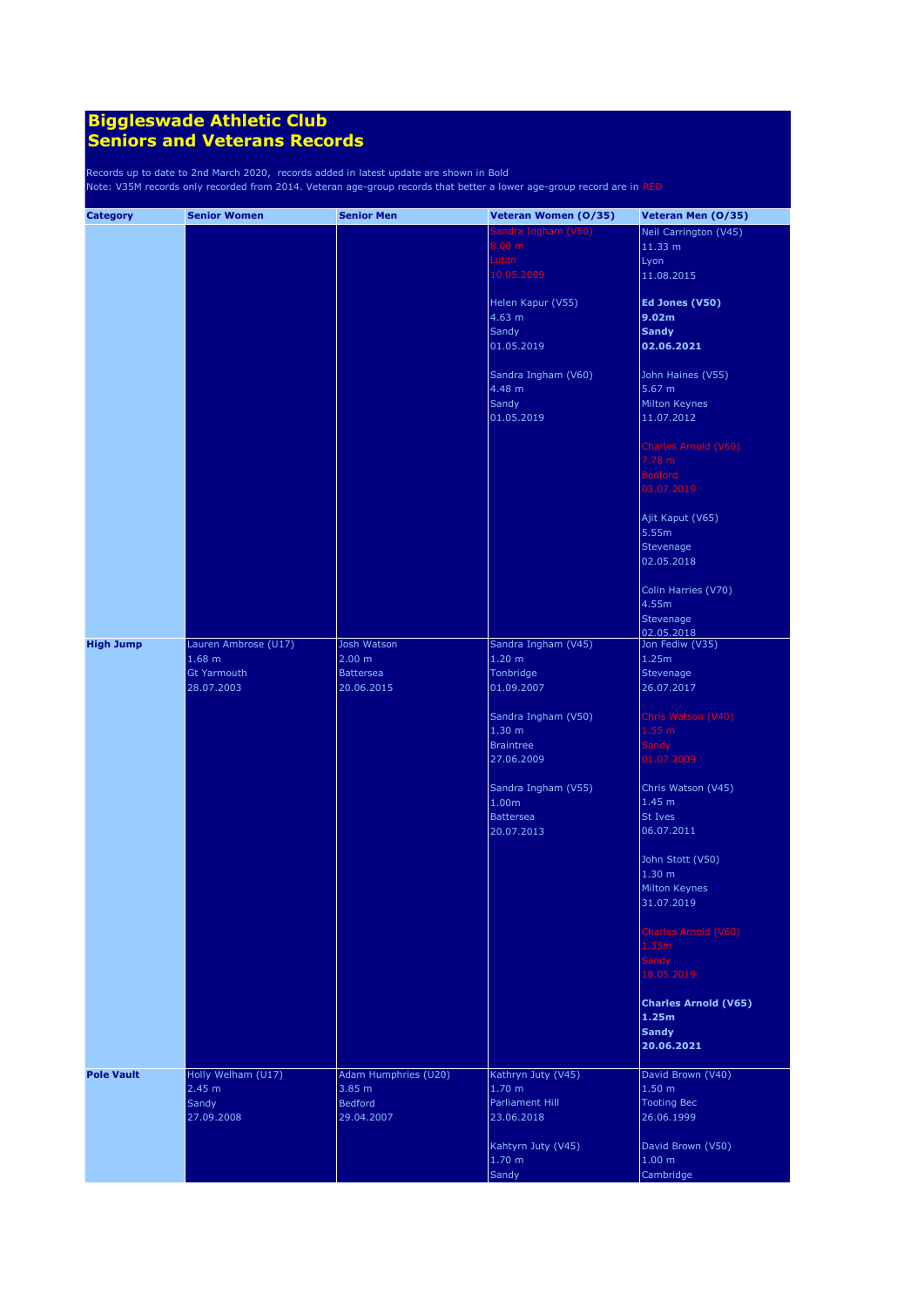| <b>Category</b> | <b>Senior Women</b> | <b>Senior Men</b> | Veteran Women (0/35) | Veteran Men (0/35) |
|-----------------|---------------------|-------------------|----------------------|--------------------|
|                 |                     |                   | 18.05.2019           | 07.06.2008         |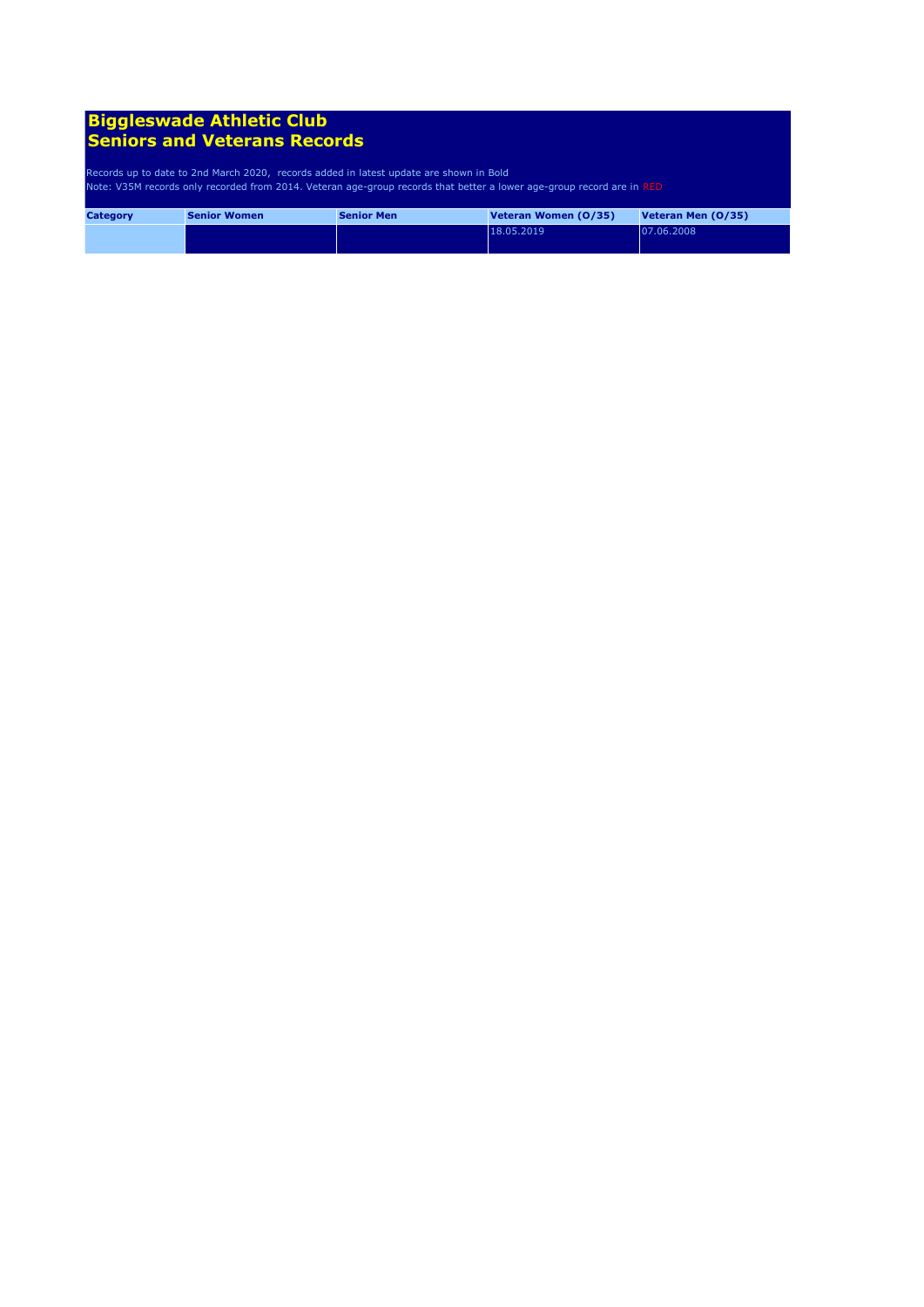| <b>Category</b> | <b>Senior Women</b>           | <b>Senior Men</b>    | Veteran Women (0/35)           | Veteran Men (0/35)          |
|-----------------|-------------------------------|----------------------|--------------------------------|-----------------------------|
|                 |                               |                      |                                | David Brown (V55)           |
|                 |                               |                      |                                | 1.00m                       |
|                 |                               |                      |                                | <b>Battersea</b>            |
|                 |                               |                      |                                | 20.07.2013                  |
|                 |                               |                      |                                |                             |
|                 |                               |                      |                                | Charles Arnold (V60)        |
|                 |                               |                      |                                | 1.70m                       |
|                 |                               |                      |                                | Milton Keynes               |
|                 |                               |                      |                                | 06.07.2016                  |
| <b>Discus</b>   | Sarah Ridley (U20)            | <b>D</b> Smedley     | Sharron Best (V35)             | Jon Fediw (V35)             |
|                 | 28.51 m                       | 33.5 m               | 21.66 m                        | 17.70 m                     |
|                 | Watford                       | Erith                | Uxbridge                       | Mile End                    |
|                 | 20.08.2016                    | 07.07.1984           | 07.08.2004                     | 08.07.2017                  |
|                 |                               |                      |                                |                             |
|                 | Sarah Ridley (U23)            |                      | Dawn Williams (V40)            | Kevin Ambrose (V40)         |
|                 | 29.87 m                       |                      | 18.12m                         | 24.60 m                     |
|                 | <b>Braintree</b>              |                      | <b>Bedford</b>                 | <b>Woodford Green</b>       |
|                 | 17.06.17                      |                      | 28.07.2021                     | 05.08.2000                  |
|                 |                               |                      |                                |                             |
|                 |                               |                      | Sandra Ingham (V45)            | Andy Lee (V45)              |
|                 |                               |                      | 18.90 m                        | 24.45m                      |
|                 |                               |                      | Tonbridge<br>01.09.2007        | Kings Lynn<br>25.04.2015    |
|                 |                               |                      |                                |                             |
|                 |                               |                      |                                | John Stott (V50)            |
|                 |                               |                      | Sandra Ingham (V50)<br>17.50 m | 20.32 m                     |
|                 |                               |                      | Salisbury                      | <b>Sandy</b>                |
|                 |                               |                      | 20.08.2011                     | 02.06.2021                  |
|                 |                               |                      |                                |                             |
|                 |                               |                      | Sandra Ingham (V55)            | John Haines (V55)           |
|                 |                               |                      | 16.47 m                        | 16.47 m                     |
|                 |                               |                      | <b>St Albans</b>               | Milton Keynes               |
|                 |                               |                      | 21.05.2016                     | 11.07.2012                  |
|                 |                               |                      |                                |                             |
|                 |                               |                      | <b>Sandra Ingham (V60)</b>     | John Haines (V60)           |
|                 |                               |                      | 18.16 m                        | 21.18 m                     |
|                 |                               |                      | <b>Sandy</b>                   | <b>Bedford</b>              |
|                 |                               |                      | 28.09.2019                     | 29.07.2015                  |
|                 |                               |                      |                                |                             |
|                 |                               |                      |                                | <b>David Faulkner (V65)</b> |
|                 |                               |                      |                                | 25.91m                      |
|                 |                               |                      |                                | <b>Bedford</b>              |
|                 |                               |                      |                                | 28.07.2021                  |
|                 |                               |                      |                                |                             |
|                 |                               |                      |                                | Colin Harries (V70)         |
|                 |                               |                      |                                | 14.50 m                     |
|                 |                               |                      |                                | <b>Bedford</b>              |
|                 |                               |                      |                                | 06.06.2018                  |
| <b>Shot</b>     | Sarah Ridley (U20)<br>10.51 m | D Smedley<br>12.48 m | Sharron Best (V35)<br>7.39 m   | Jon Fediw (V35)<br>8.04 m   |
|                 | Watford                       | Harlow               | Luton                          | Milton Keynes               |
|                 | 20.08.2016                    | 1983                 | 11.09.2004                     | 05.07.2017                  |
|                 |                               |                      |                                |                             |
|                 |                               |                      | Dawn Williams (V40)            | Chris Watson (V40)          |
|                 |                               |                      | 7.60 <sub>m</sub>              | 8.52 m                      |
|                 |                               |                      | <b>Bedford</b>                 | <b>Sandy</b>                |
|                 |                               |                      | 28.07.2021                     | 07.07.2010                  |
|                 |                               |                      |                                |                             |
|                 |                               |                      | Sandra Ingham (V45)            | Chris Watson (V45)          |
|                 |                               |                      | 8.25 m                         | 8.10 m                      |
|                 |                               |                      | Tonbridge                      | Winchester                  |
|                 |                               |                      | 01.09.2007                     | 21.05.2011                  |
|                 |                               |                      |                                |                             |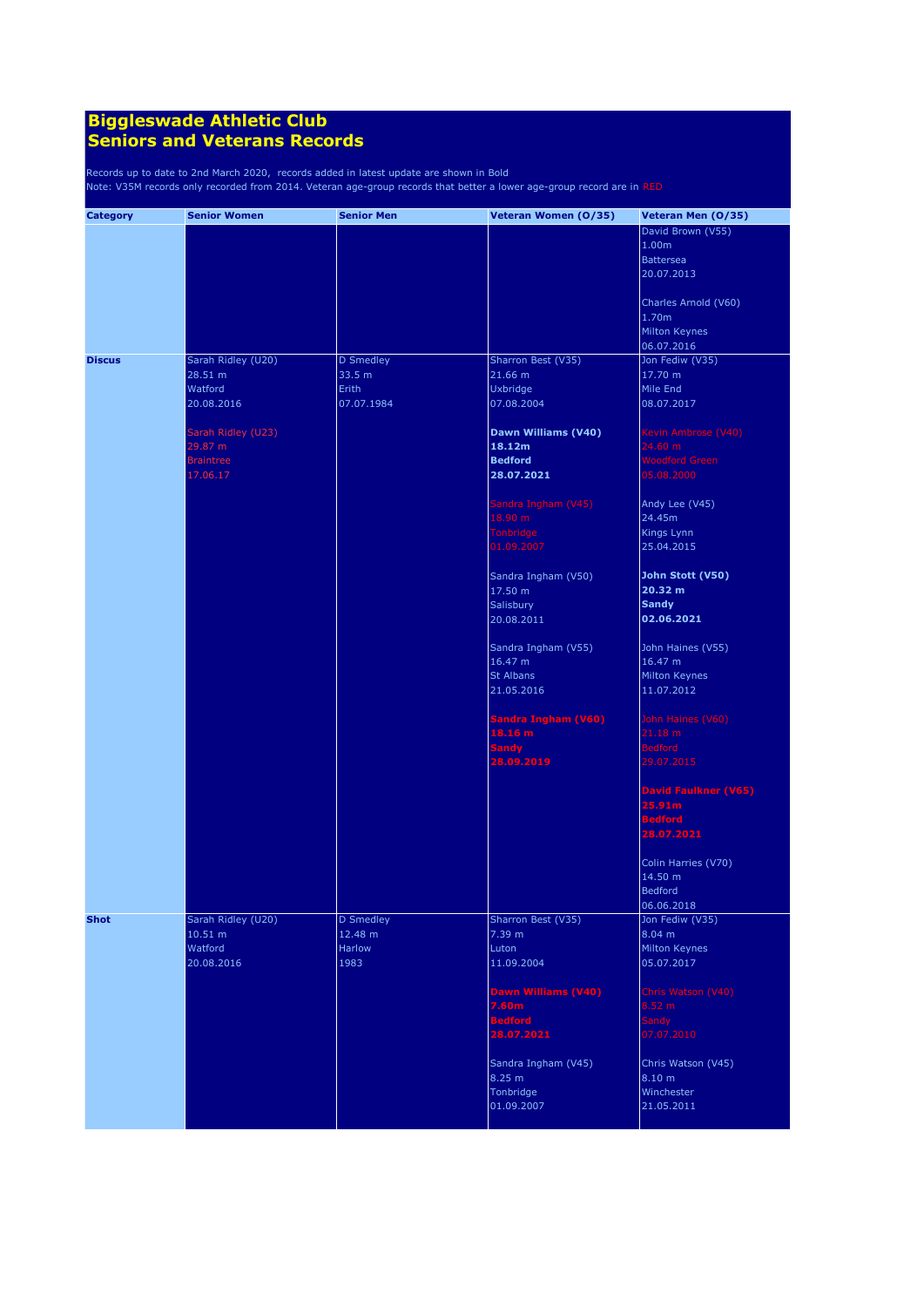| <b>Category</b> | <b>Senior Women</b> | <b>Senior Men</b>        | Veteran Women (0/35) | Veteran Men (0/35)           |
|-----------------|---------------------|--------------------------|----------------------|------------------------------|
|                 |                     |                          | Sandra Ingham (V50)  | John Stott (V50)             |
|                 |                     |                          | 7.82 m               | 7.62m                        |
|                 |                     |                          | Cambridge            | <b>Sandy</b>                 |
|                 |                     |                          | 17.07.2010           | 02.06.2021                   |
|                 |                     |                          |                      |                              |
|                 |                     |                          | Sandra Ingham (V55)  | John Haines (V55)            |
|                 |                     |                          | 9.01 m               | 7.56 m                       |
|                 |                     |                          | <b>Bedford</b>       | <b>Bedford</b>               |
|                 |                     |                          |                      |                              |
|                 |                     |                          | 02.07.2014           | 05.05.2010                   |
|                 |                     |                          | Sandra Ingham (V60)  | John Haines (V60)            |
|                 |                     |                          | 7.35 m               | 7.21 m                       |
|                 |                     |                          | Southend             | Luton                        |
|                 |                     |                          |                      |                              |
|                 |                     |                          | 11.08.2018           | 28.06.2015                   |
|                 |                     |                          |                      |                              |
|                 |                     |                          |                      | Ajit Kapur (V65)             |
|                 |                     |                          |                      | 6.68 m                       |
|                 |                     |                          |                      | Cambridge                    |
|                 |                     |                          |                      | 04.07.2018                   |
|                 |                     |                          |                      |                              |
|                 |                     |                          |                      | <b>Colin Harries (V70)</b>   |
|                 |                     |                          |                      | 5.75 m                       |
|                 |                     |                          |                      | <b>Sandy</b>                 |
|                 |                     |                          |                      | 02.06.2021                   |
| <b>Javelin</b>  | Amy Lyons (U20)     | S Blows                  | Sharron Best (V35)   | Jon Fediw (V35)              |
|                 | 35.23 m             | 45.2 m                   | 15.68 m              | 27.03m                       |
|                 | <b>Braintree</b>    | L'D W'ds C'I             | Luton                | <b>Braintree</b>             |
|                 | 27.06.2009          | 1985                     | 11.09.2004           | 17.06.2017                   |
|                 |                     |                          |                      |                              |
|                 |                     | Alex Ingham (U20) (800g) | Dawn Williams (V40)  | Chris Watson (V40)           |
|                 |                     | 58.89 m                  | 23.57 m              | 35.47 m                      |
|                 |                     | Cambridge                | Cambridge            | Sandy                        |
|                 |                     | 27.06.2014               | 30.06.2021           | 25.09.2010                   |
|                 |                     |                          |                      |                              |
|                 |                     |                          | Kathryn Juty (V45)   | Chris Watson (V45)           |
|                 |                     |                          | 12.76 m              | 37.50 m                      |
|                 |                     |                          |                      |                              |
|                 |                     |                          | <b>Bedford</b>       | <b>Eltham</b>                |
|                 |                     |                          | 06.06.2018           | 30.04.2011                   |
|                 |                     |                          | Sandra Ingham (V50)  | Chris Watson (V50)           |
|                 |                     |                          | 29.02 m              | 31.35 m                      |
|                 |                     |                          |                      |                              |
|                 |                     |                          | Sandy                | Sandy                        |
|                 |                     |                          | 29.09.2007           | 18.06.2016                   |
|                 |                     |                          | Sandra Ingham (V55)  | John Haines (V55)            |
|                 |                     |                          | $24.18 \text{ m}$    | 20.26 m                      |
|                 |                     |                          | <b>Bedford</b>       | <b>Bedford</b>               |
|                 |                     |                          |                      |                              |
|                 |                     |                          | 03.06.2015           | 09.05.2012                   |
|                 |                     |                          | Sandra Ingham (V60)  | John Haines (V60)            |
|                 |                     |                          | 22.18 m              | 23.40 m                      |
|                 |                     |                          | <b>Cambridge</b>     | Bedford                      |
|                 |                     |                          | 30.06.2021           | 03.06.2015                   |
|                 |                     |                          |                      |                              |
|                 |                     |                          |                      | Ajit Kapur (V65)             |
|                 |                     |                          |                      | 23.11 m                      |
|                 |                     |                          |                      | Milton Keynes                |
|                 |                     |                          |                      | 01.08.2018                   |
|                 |                     |                          |                      |                              |
|                 |                     |                          |                      | <b>Clarke Skerratt (V70)</b> |
|                 |                     |                          |                      | 9.94m                        |
|                 |                     |                          |                      | <b>Cambridge</b>             |
|                 |                     |                          |                      | 30.06.2021                   |
|                 |                     |                          |                      |                              |
| <b>Hammer</b>   | Katie Bland (U20)   | D Smedley                | Sharron Best (V35)   | Jon Fediw (V35)              |
|                 | 38.64 m             | 34.56 m                  | 17.06 m              | 19.35 m                      |
|                 | Luton               | Erith                    | Ilford               | Mile End                     |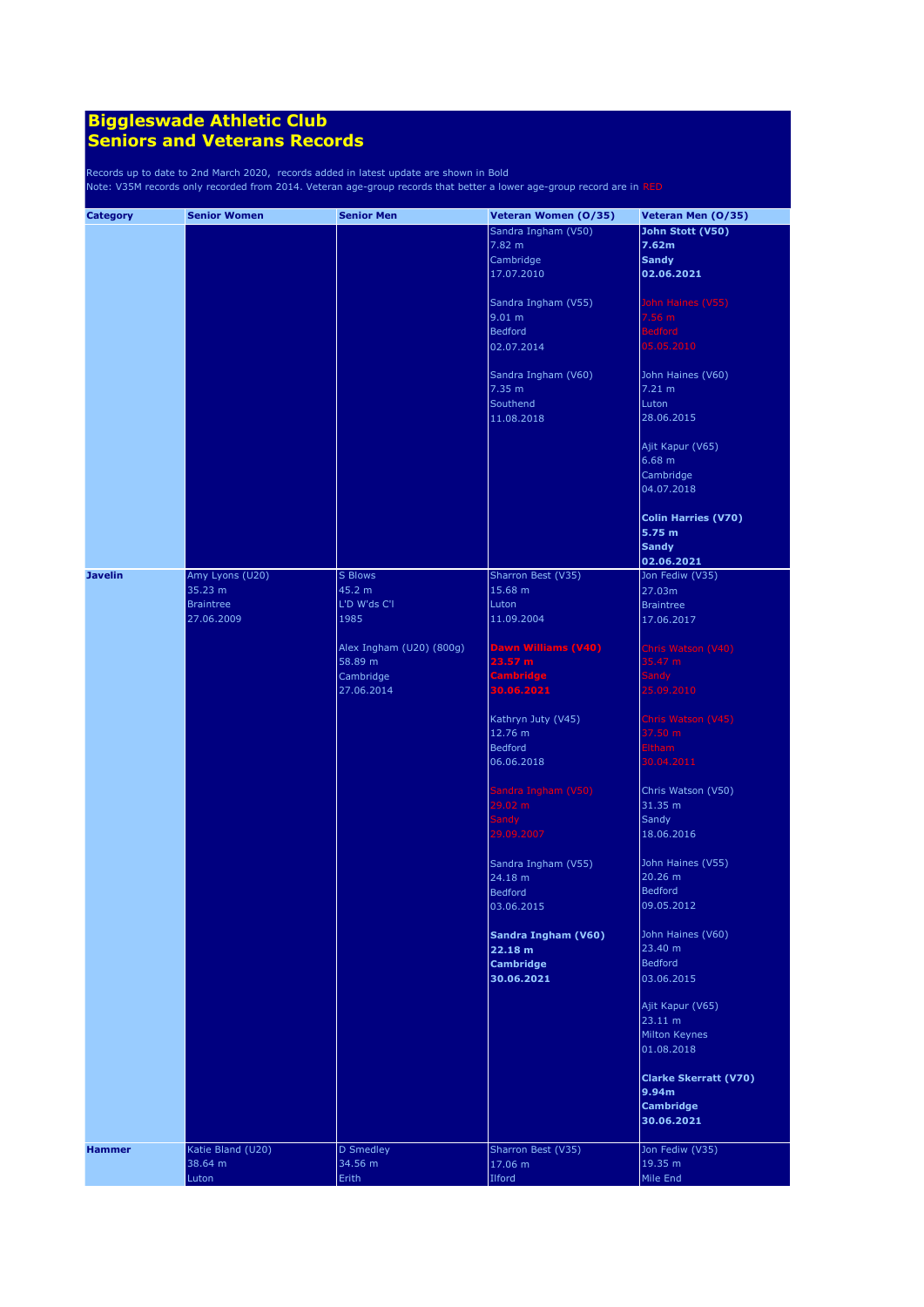| <b>Category</b> | <b>Senior Women</b> | <b>Senior Men</b> | Veteran Women (0/35) | Veteran Men (0/35) |
|-----------------|---------------------|-------------------|----------------------|--------------------|
|                 | 17.04.2010          | 07.07.1984        | 22.05.2004           | 08.07.2017         |
|                 |                     |                   |                      |                    |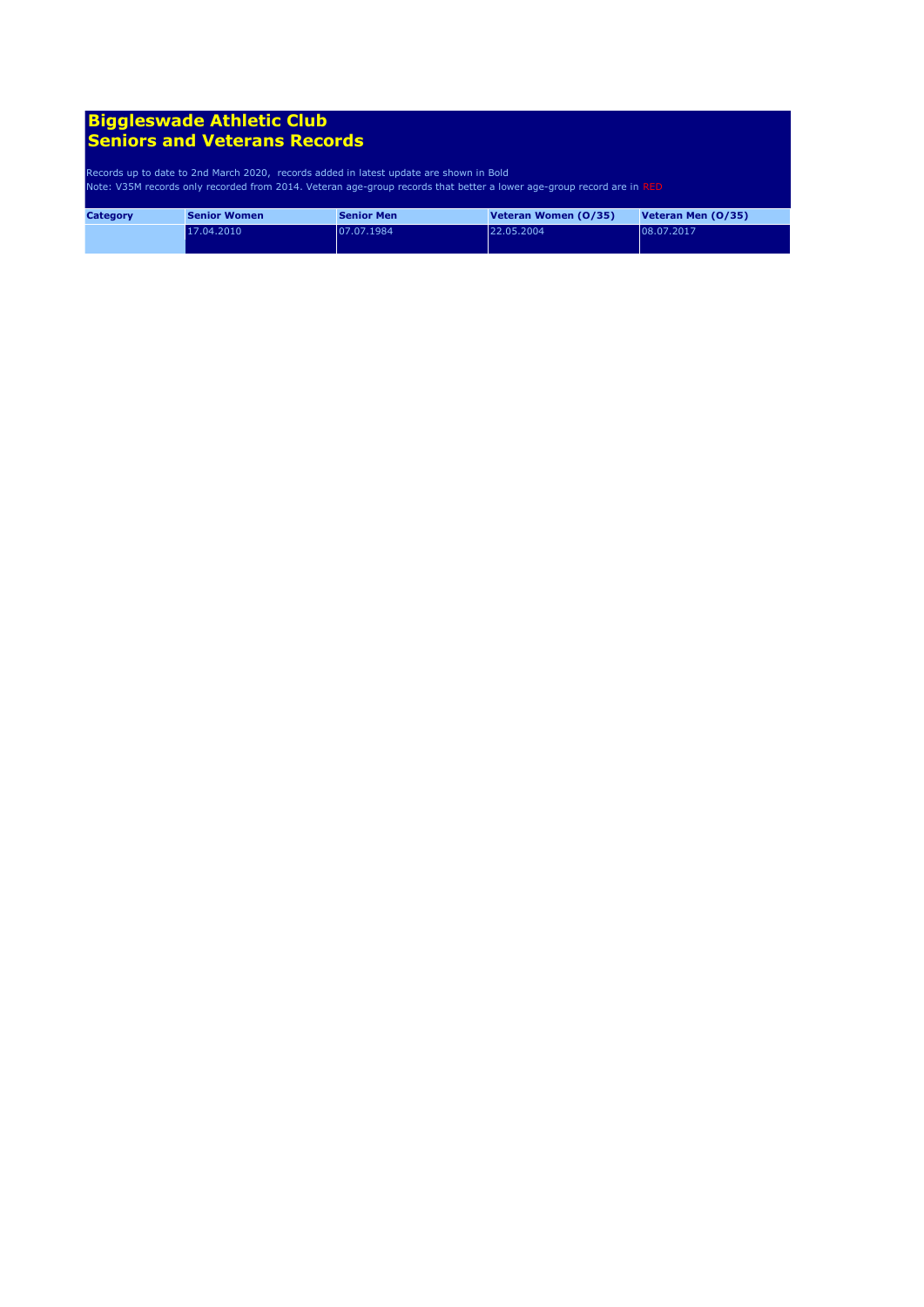| <b>Category</b>   | <b>Senior Women</b>        | <b>Senior Men</b>          | Veteran Women (0/35)         | Veteran Men (0/35)           |
|-------------------|----------------------------|----------------------------|------------------------------|------------------------------|
|                   |                            | Stuart West (U20)          | Dawn Williams (V40)          | <b>Jim Burke (V40)</b>       |
|                   |                            | 34.56 m                    | 16.25 m                      | 24.76 m                      |
|                   |                            | Luton                      | <b>Cambridge</b>             | <b>Canvey Island</b>         |
|                   |                            | 31.07.2010                 | 30.06.2021                   | 17.05.1997                   |
|                   |                            |                            |                              |                              |
|                   |                            |                            | Anne Lincoln (V45)           | Chris Watson (V45)           |
|                   |                            |                            | 15.83 m                      | 18.59m                       |
|                   |                            |                            |                              |                              |
|                   |                            |                            | Cambridge                    | Sandy                        |
|                   |                            |                            | 31.05.2008                   | 09.07.2011                   |
|                   |                            |                            |                              |                              |
|                   |                            |                            | Sandra Ingham (V50)          | David Brown (V50)            |
|                   |                            |                            | 15.07 m                      | 17.75 m                      |
|                   |                            |                            | Sandy                        | Sandy                        |
|                   |                            |                            | 29.09.2012                   | 06.06.2009                   |
|                   |                            |                            |                              |                              |
|                   |                            |                            | Sandra Ingham (V55)          | David Brown (V55)            |
|                   |                            |                            | 15.33 m                      | 19.00 m                      |
|                   |                            |                            | <b>Milton Keynes</b>         | <b>Kettering</b>             |
|                   |                            |                            | 06.05.2015                   | 03.07.2013                   |
|                   |                            |                            |                              |                              |
|                   |                            |                            | Sandra Ingham (V60)          | Ian Skerratt (V60)           |
|                   |                            |                            | 15.16 m                      | 14.76 m                      |
|                   |                            |                            | <b>Milton Keynes</b>         | Sandy                        |
|                   |                            |                            | 01.09.2021                   | 26.09.2015                   |
|                   |                            |                            |                              |                              |
|                   |                            |                            |                              | Ian Skerratt (V65)           |
|                   |                            |                            |                              | 17.24 m                      |
|                   |                            |                            |                              | Stevenage                    |
|                   |                            |                            |                              | 03.08.2016                   |
|                   |                            |                            |                              |                              |
|                   |                            |                            |                              | <b>Clarke Skerratt (V70)</b> |
|                   |                            |                            |                              | 13.14m                       |
|                   |                            |                            |                              | <b>Cambridge</b>             |
|                   |                            |                            |                              | 30.06.2021                   |
|                   |                            |                            |                              |                              |
| <b>Pentathlon</b> | Alice Middleton (U20)      | <b>Daniel Steel</b>        |                              | David Brown (V40)            |
|                   | 2,839 pts                  | 2103 pts                   |                              | 1777 pts                     |
|                   | Peterborough               | Grays                      |                              | Peterborough                 |
|                   | 24.09.2006                 | 01.05.2017                 |                              | 28.09.2003                   |
|                   | (Hurdles, Shot, 800 m Long | (Long Jump, 70 m Hurdles,  |                              | (Long Jump, 1500 m, Discus,  |
|                   | Jump, High Jump)           | Shot, High Jump, 800 m)    |                              | Javelin, 200 m)              |
| <b>Heptathlon</b> | Alice Middleton (U20)      |                            |                              |                              |
|                   | 3,875 pts                  |                            |                              |                              |
|                   | Derby                      |                            |                              |                              |
|                   | 17.09.2006                 |                            |                              |                              |
|                   | (Hurdles, High Jump, Shot, |                            |                              |                              |
|                   | 200 m, Javelin, Long Jump, |                            |                              |                              |
| <b>Decathlon</b>  | $800 \; m)$                | Daniel Steel               |                              |                              |
|                   |                            | 4641 pts                   |                              |                              |
|                   |                            | Carshalton                 |                              |                              |
|                   |                            | 19.9.18                    |                              |                              |
|                   |                            | (100m, LJ, shot, HJ, 400m, |                              |                              |
|                   |                            | 110m h, discus, PV, Jav,   |                              |                              |
|                   |                            | 1500m)                     |                              |                              |
| 1 Mile Walk       | Fiona Wynde (V40)          | Robin Wynde (V55)          | Fiona Wynde (V35)            | Stuart Goodwin (V35)         |
|                   | 10 mins 58.9 secs          | 9 mins 55.8 secs           | 11 mins 18.0 secs            | 12 mins 02.0 secs            |
|                   | St Ives                    | Cambridge                  | Milton Keynes                | Milton Keynes                |
|                   | 06.08.2014                 | 04.06.2014                 | 11.07.2012                   | 05.07.2017                   |
|                   |                            |                            |                              |                              |
|                   |                            |                            | Fiona Wynde (V40)            | Vince Plosky (V40)           |
|                   |                            |                            | 10 mins 58.9 secs            | 11 mins $06.1$ secs          |
|                   |                            |                            | <b>St Ives</b>               | Milton Keynes                |
|                   |                            |                            | 06.08.2014                   | 07.05.2014                   |
|                   |                            |                            |                              |                              |
|                   |                            |                            | <b>Helen Middleton (V55)</b> | Robin Wynde (V50)            |
|                   |                            |                            | 9 mins 10.8 secs             | 10 mins 16.0 secs            |
|                   |                            |                            | <b>Stevenage</b>             | <b>Milton Keynes</b>         |
|                   |                            |                            | 02.05.2018                   | 11.07.2012                   |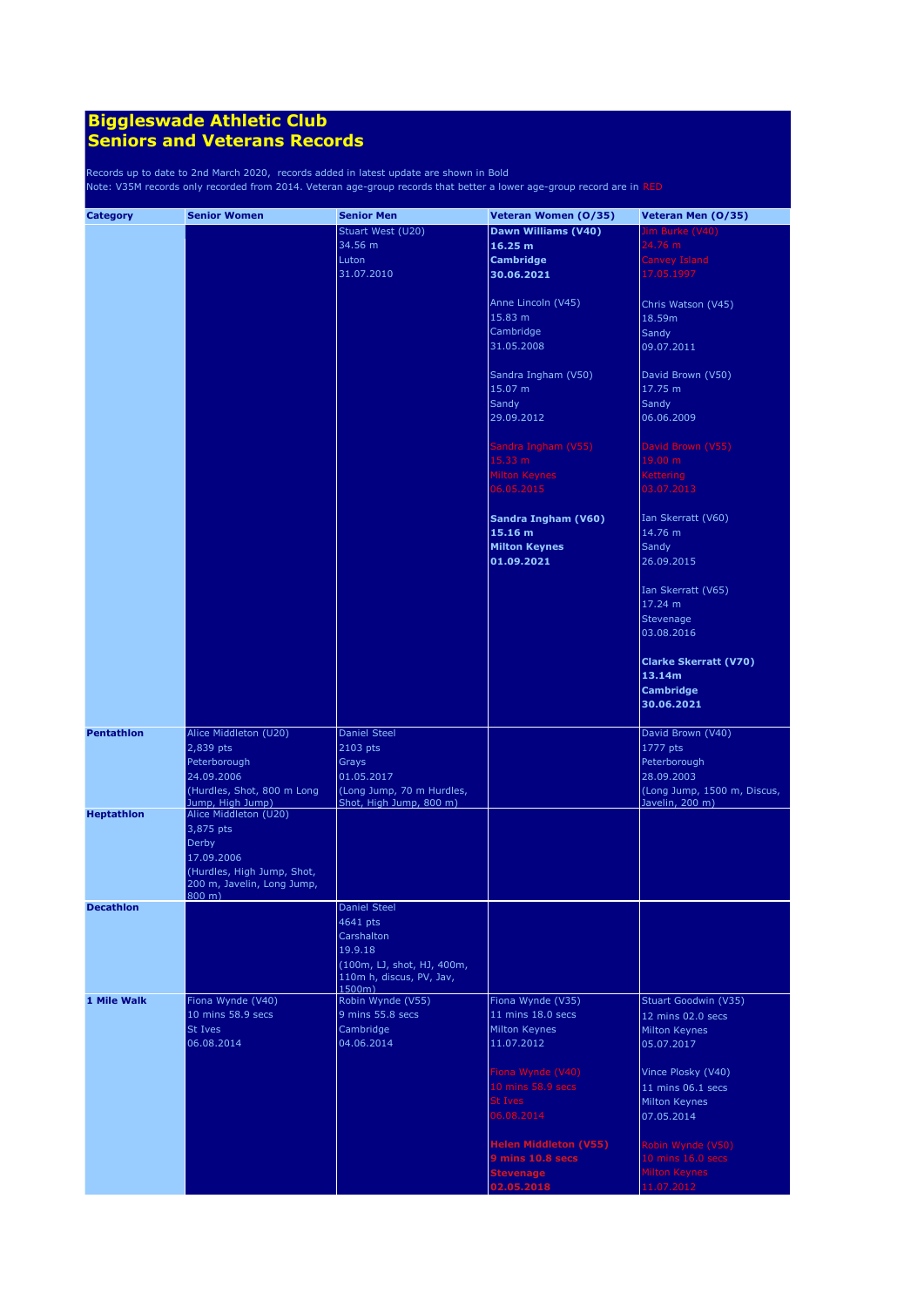| <b>Category</b> | <b>Senior Women</b> | <b>Senior Men</b> | Veteran Women (0/35) | Veteran Men (0/35) |
|-----------------|---------------------|-------------------|----------------------|--------------------|
|                 |                     |                   |                      |                    |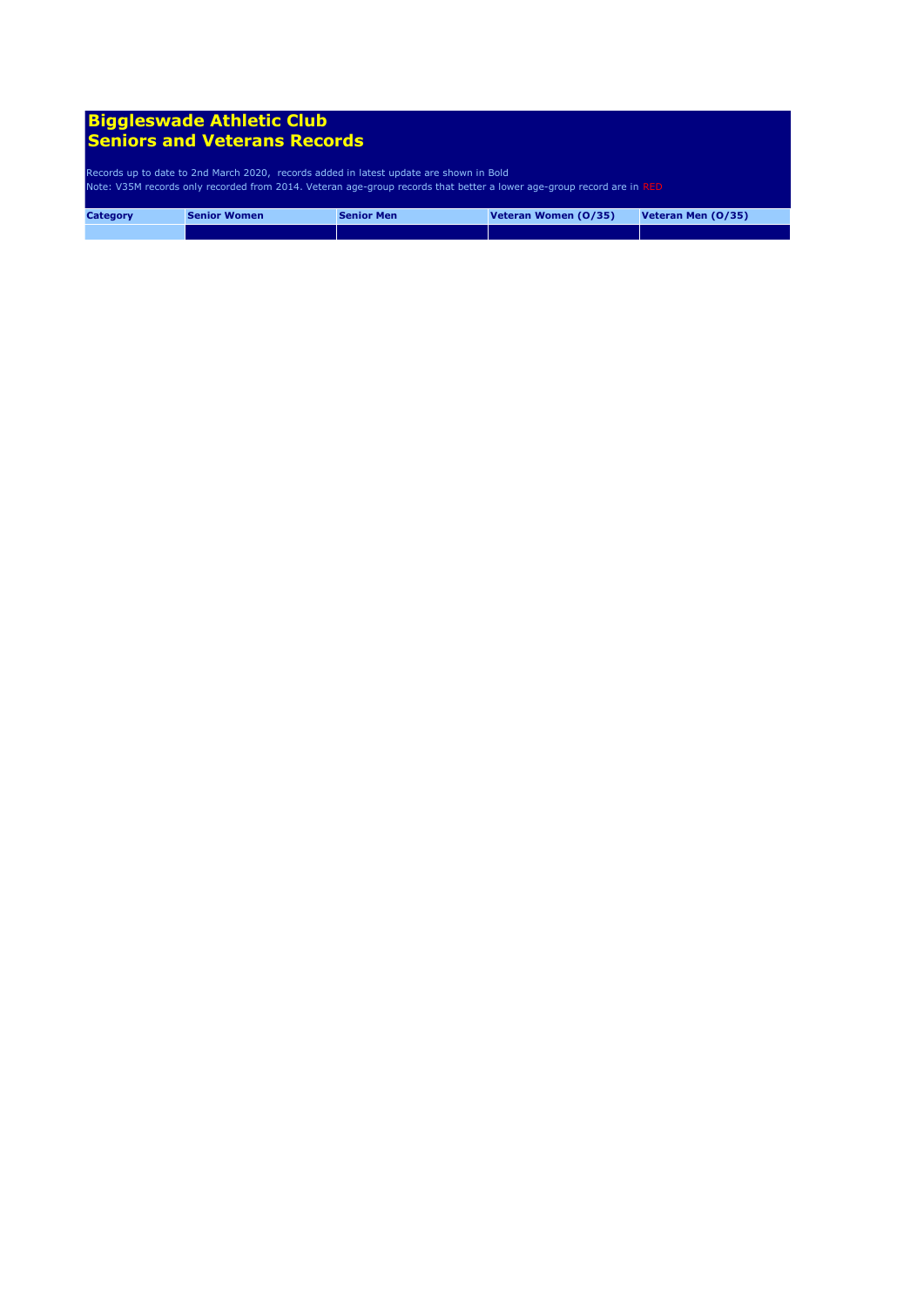| <b>Category</b> | <b>Senior Women</b>     | <b>Senior Men</b>                     | Veteran Women (0/35) | Veteran Men (0/35)                |
|-----------------|-------------------------|---------------------------------------|----------------------|-----------------------------------|
|                 |                         |                                       |                      | Robin Wynde (V55)                 |
|                 |                         |                                       |                      | 9 mins 55.8 secs<br>Cambridge     |
|                 |                         |                                       |                      | 04.06.2014                        |
|                 |                         |                                       |                      | Robin Wynde (V60)                 |
|                 |                         |                                       |                      | 10 mins 15 secs                   |
|                 |                         |                                       |                      | Stevenage                         |
|                 |                         |                                       |                      | 02.05.2018                        |
|                 |                         |                                       |                      | <b>Charlie Arnold (V65)</b>       |
|                 |                         |                                       |                      | 11mins 05.7secs<br><b>Sandy</b>   |
|                 |                         |                                       |                      | 02.06.2021                        |
|                 |                         |                                       |                      | Nigel Bush (V70)                  |
|                 |                         |                                       |                      | 12mins 42.6secs                   |
|                 |                         |                                       |                      | <b>Sandy</b>                      |
|                 |                         |                                       |                      | 02.06.2021                        |
| 2 Km Walk       |                         | Robin Wynde (V55)                     |                      | <b>Marcus Davey (V45)</b>         |
|                 |                         | 12 mins 26.9 secs                     |                      | 12 mins 24.8 s                    |
|                 |                         | <b>Bedford</b><br>29.07.2015          |                      | <b>Bedford</b><br>03.07.2019      |
|                 |                         |                                       |                      |                                   |
|                 |                         | Robin Wynde (V60)                     |                      | Robin Wynde (V50)                 |
|                 |                         | 13 mins 04.4 secs                     |                      | 12 mins 39.6 secs                 |
|                 |                         | Cambridge                             |                      | Kettering                         |
|                 |                         | 04.07.2018                            |                      | 13.06.2012                        |
|                 |                         |                                       |                      | Robin Wynde (V55)                 |
|                 |                         |                                       |                      | 12 mins 26.9 secs                 |
|                 |                         |                                       |                      | <b>Bedford</b>                    |
|                 |                         |                                       |                      | 29.07.2015                        |
|                 |                         |                                       |                      | <b>Charles Arnold (V65)</b>       |
|                 |                         |                                       |                      | 13mins 06.6secs                   |
|                 |                         |                                       |                      | <b>Bedford</b>                    |
|                 |                         |                                       |                      | 28.07.2021                        |
|                 |                         |                                       |                      | Nigel Bush (V70)                  |
|                 |                         |                                       |                      | 14mins 59.8secs                   |
|                 |                         |                                       |                      | <b>Bedford</b>                    |
|                 |                         |                                       |                      | 28.07.2021                        |
| <b>INDOOR</b>   |                         |                                       |                      |                                   |
| 60m indoor      | Laura Satahoo (U20)     | Euan Dickson Earle (U20)<br>6.97 secs |                      | Neil Carrington (V45)<br>8.3 secs |
|                 | 8.88 secs<br>Lee Valley | Birmingham                            |                      | King's Lynn                       |
|                 | 06.02.2016              | 23.02.2013                            |                      | 26.01.2014                        |
|                 |                         |                                       |                      | John Haines (V55)                 |
|                 |                         |                                       |                      | $9.10$ secs                       |
|                 |                         |                                       |                      | Lee Valley                        |
|                 |                         |                                       |                      | 24.02.2013                        |
|                 |                         |                                       |                      | John Haines (V60)                 |
|                 |                         |                                       |                      | 9.41 secs                         |
|                 |                         |                                       |                      | Lee Valley                        |
| 200m indoor     | Alice Middleton (Jun)   | Ethan Metcalfe (U20)                  |                      | 04.01.2015<br>David Brown (V50)   |
|                 | 26.34 secs              | 22.22 secs                            |                      | 27.80 secs                        |
|                 | Birmingham              | Sheffield                             |                      | Lee Valley                        |
|                 | 10.02.2007              | 02.03.2014                            |                      | 13.02.2011                        |
|                 |                         |                                       |                      | John Haines (V55)                 |
|                 |                         |                                       |                      | 29.23 secs                        |
|                 |                         |                                       |                      |                                   |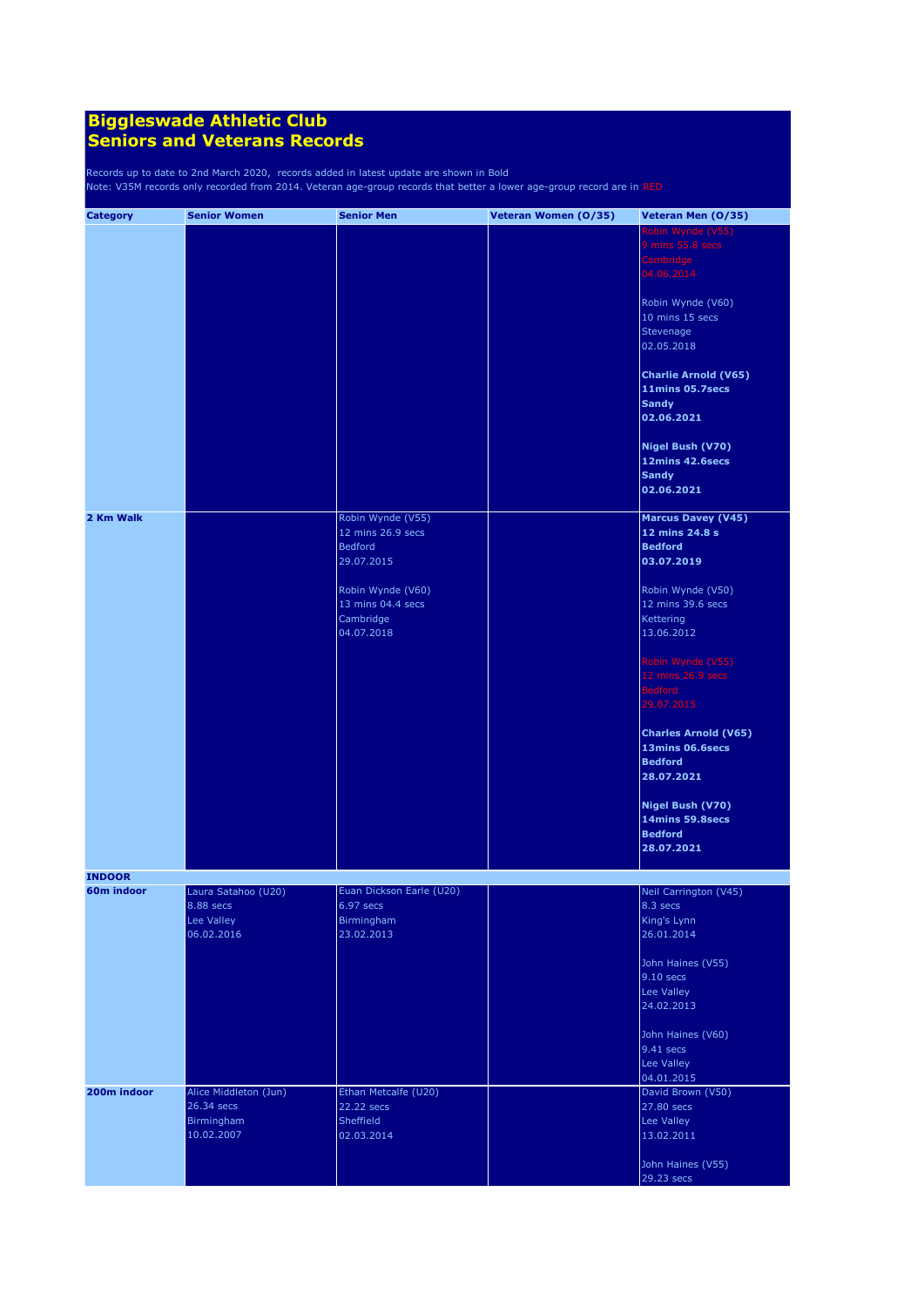| <b>Category</b> | <b>Senior Women</b>   | <b>Senior Men</b>     | Veteran Women (0/35) | Veteran Men (0/35)  |
|-----------------|-----------------------|-----------------------|----------------------|---------------------|
|                 |                       |                       |                      | Lee Valley          |
|                 |                       |                       |                      | 24.02.2013          |
|                 |                       |                       |                      |                     |
|                 |                       |                       |                      | John Haines (V60)   |
|                 |                       |                       |                      | 29.42 secs          |
|                 |                       |                       |                      | Lee Valley          |
|                 |                       |                       |                      | 22.02.2015          |
| 400m indoor     | Alice Middleton (Jun) | Scott Parsons (U20)   | Lindsay Lister (V50) | David Brown (V50)   |
|                 | 57.71 secs            | 50.39 secs            | 69.49 secs           | 61.65 secs          |
|                 | Birmingham            | <b>Birmingham</b>     | Lee Valley           | Lee Valley          |
|                 | 25.02.2007            | 26.02.2012            | 01.03.2015           | 13.02.2013          |
|                 |                       |                       |                      |                     |
|                 |                       |                       |                      | John Haines (V60)   |
|                 |                       |                       |                      | 68.37 secs          |
|                 |                       |                       |                      | Lee Valley          |
|                 |                       |                       |                      | 04.01.2015          |
| 800m indoor     | Alice Middleton (Jun) | Conner Trudgill (U17) | Fiona Wynde (V35)    | Michael Blunt (v35) |
|                 | 2mins 20.76 secs      | 2mins 12.96 secs      | 2mins 50.31 secs     | 2mins 13.67secs     |
|                 | Birmingham            | Lee Valley            | Lee Valley           | Lee Valley          |
|                 | 25.02.2006            | 01.02.2014            | 24.02.2013           | 26.01.2014          |